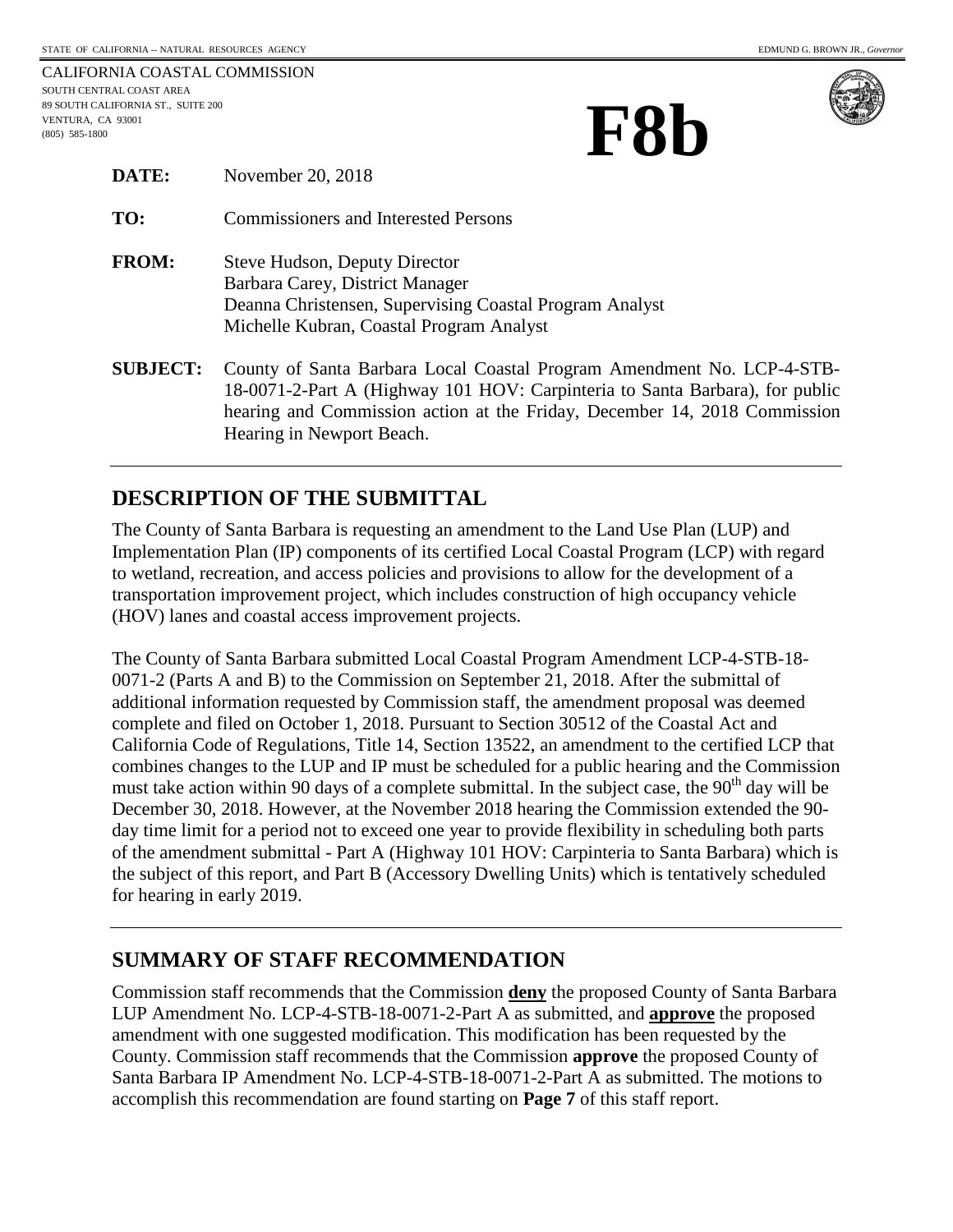The subject LCP amendment is project-specific and has been requested by the County to allow for a transportation improvement project along the U.S. Highway 101 corridor along the south coast of Santa Barbara County, between the City of Carpinteria and the City of Santa Barbara [\(Exhibit 1\)](https://documents.coastal.ca.gov/reports/2018/12/F8b/F8b-12-2018-exhibits.pdf). The existing highway along this section of the coast consists of four lanes, two in each direction. The transportation project includes construction of a high occupancy vehicle lane (HOV) lane in each direction, a pedestrian and bicycle path from Santa Claus Lane to Carpinteria Avenue (dubbed the Santa Claus Lane bikeway), public access and streetscape improvements along Santa Claus Lane, California Coastal Trail signage, vertical beach access signage and a sidewalk extension project on Padaro Lane, restroom facilities at the Loon Point beach parking area, enhancements to the South Padaro Lane undercrossing, enhancements to the California Coastal Trail on Via Real, enhancements to coastal access on Finney Road, at Lookout Park, and at the Evans Avenue undercrossing, construction of a sidewalk and coastal parking on Wallace Avenue, extension of the Eucalyptus Lane sidewalk, and construction of roundabouts on San Ysidro and Olive Mill Roads [\(Exhibit 3\)](https://documents.coastal.ca.gov/reports/2018/12/F8b/F8b-12-2018-exhibits.pdf). The HOV lanes would be part-time HOV lanes, meaning that they will operate as general-purpose lanes during off-peak periods on weekdays and on weekends.

Highway 101 is the most heavily traveled facility in the County and plays a vital role in enabling motorists to access the local communities of Ventura, Carpinteria, Summerland, Montecito, Santa Barbara, and Goleta and the coastal areas on the south coast of Santa Barbara County. Traffic studies conducted by the California Department of Transportation (Caltrans) showed that most commuters travel from the cities of Ventura and Carpinteria into Santa Barbara in the morning and then travel back south in the evening. Additionally, other types of travel along this corridor include interregional travel, tourist travel, goods movement as well as more localized travel for activities such as school, shopping, recreation, and coastal access. Currently, demand is exceeding the capacity of the highway during weekday and weekend peak travel periods causing an average of 4.5 hours per day of congestion along the South Coast Highway 101 corridor. Due to projected housing and job increases in the region, demand is expected to continue to increase through the year 2040, which would cause an average of 11 hours per day of congestion along the corridor and result in increased delays to motorists, including those seeking access to the coast. The project objectives are to improve operations on Highway 101 and improve vehicular, transit, bicycle, and pedestrian access and circulation locally and regionally.

In the early 1990's Caltrans began discussions regarding the expansion of Highway 101 from Santa Barbara to Ventura to decrease traffic congestion. The Santa Barbara County Association of Governments subsequently created the "101 In Motion" Study, which recommended improvements to the 101 corridor, including transit, carpool, commuter, interchange, and freeway lane modifications. Thus far, improvements to the Highway 101 corridor have been completed within the City of Santa Barbara and between Mussel Shoals and Carpinteria. These existing improvements have created a six-lane highway up-coast and downcoast of the subject transportation project. Freeway improvements to add HOV lanes in each direction are currently under construction in Carpinteria. The proposed amendment would allow for the next phase of highway and HOV lane improvements between Carpinteria and the City of Santa Barbara in order to complete the larger highway widening project from Santa Barbara to Ventura.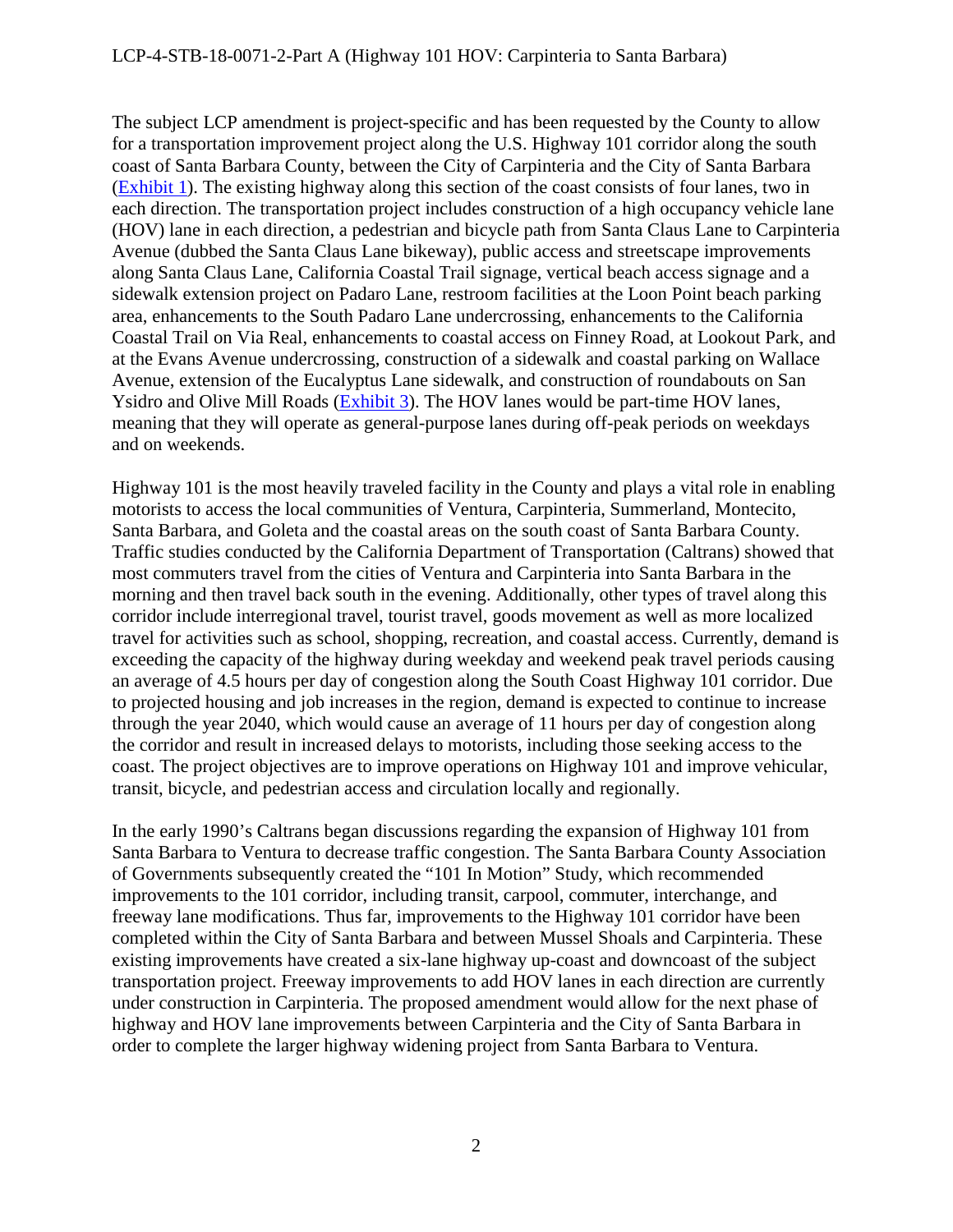Approval of the subject LCP amendment and implementation of the proposed transportation project will have impacts on wetlands and wetland buffers located in the project area. It is anticipated that construction of the subject HOV lanes would impact approximately 0.084 acres of wetlands and approximately 0.33 acres of wetland buffer. Since the Santa Claus Lane Bikeway would be located between the highway and the Carpinteria Salt Marsh, the project would impact approximately 0.57 acres of wetland and 0.93 acres of wetland buffer. Finally, the Santa Claus Lane Beach Access and Streetscape Improvements project would impact approximately 0.40 acres of wetlands and 0.50 acres of wetland buffer, which are adjacent to the existing road. In total, the Highway 101 HOV: Carpinteria to Santa Barbara project would impact 1.054 acres of wetland and 1.76 acres of wetland buffer [\(Exhibit 2\)](https://documents.coastal.ca.gov/reports/2018/12/F8b/F8b-12-2018-exhibits.pdf). Although these impacts are proposed to be minimized and mitigated, the LCP amendment would allow for the approval of a project that is inconsistent with Coastal Act Section 30233, which does not allow transportation uses in wetlands. However, as described in Section D of this report, the project can be approved under the conflict resolution provisions of the Coastal Act, because denial of the amendment would conflict with the Coastal Act's mandate to maximize public access to the coast, and the proposed amendment is, on balance, the most protective of significant coastal resources. In particular, the project includes numerous public access improvements, including bike paths, pedestrian walkways, and coastal access signage, all of which are required to be completed along with the corresponding sections of the freeway project. It also provides for increased vehicular access along Highway 101, which is the main route used by visitors to access this portion of the coast. Given that the project's impacts to wetlands are relatively minor, that the roadway widening would take place within the existing right-of-way, and that the project includes numerous access improvements, approval of the project is, on balance, the most protective of significant coastal resources.

Nevertheless, measures must be taken to minimize impacts to the maximum extent feasible, to mitigate the project's impacts, and to structure the LCP so that it requires a project that comes as close to compliance with the Chapter 3 policies of the Coastal Act as possible. Three build alternatives and a No-Build Alternative were analyzed by Caltrans for the subject transportation project. The preferred alternative minimizes impacts to wetlands and retains and enhances median/shoulder landscaping and the scenic quality of the corridor. As proposed to be amended, the LCP would require significant on- and off-site wetland habitat restoration, establishment (creation), and/or enhancement. The proposed LCP amendment would also require the subject transportation project to include Best Management Practices and other measures to ensure protection of marine resources and water quality. The proposed measures adequately mitigate for biological resource impacts and would result in a project that comes as close to compliance with the Chapter 3 policies as possible.

Since submittal of the proposed amendment, the County has conducted additional feasibility studies for the proposed public access projects and found that the proposed multi-use pathway on Via Real (from the North Padaro Lane interchange to Greenwell Avenue in the Summerland area) is not feasible due to the overall footprint and the location of existing utilities. Therefore, the County has requested to change this portion of the project, as described in Policy 7-32, to allow for an Americans with Disabilities Act (ADA) accessible pathway on the ocean side of the road and buffered Class II bicycles lanes on both sides of the road, but to maintain an existing equestrian/pedestrian path on the landward side of the road, instead of having that path also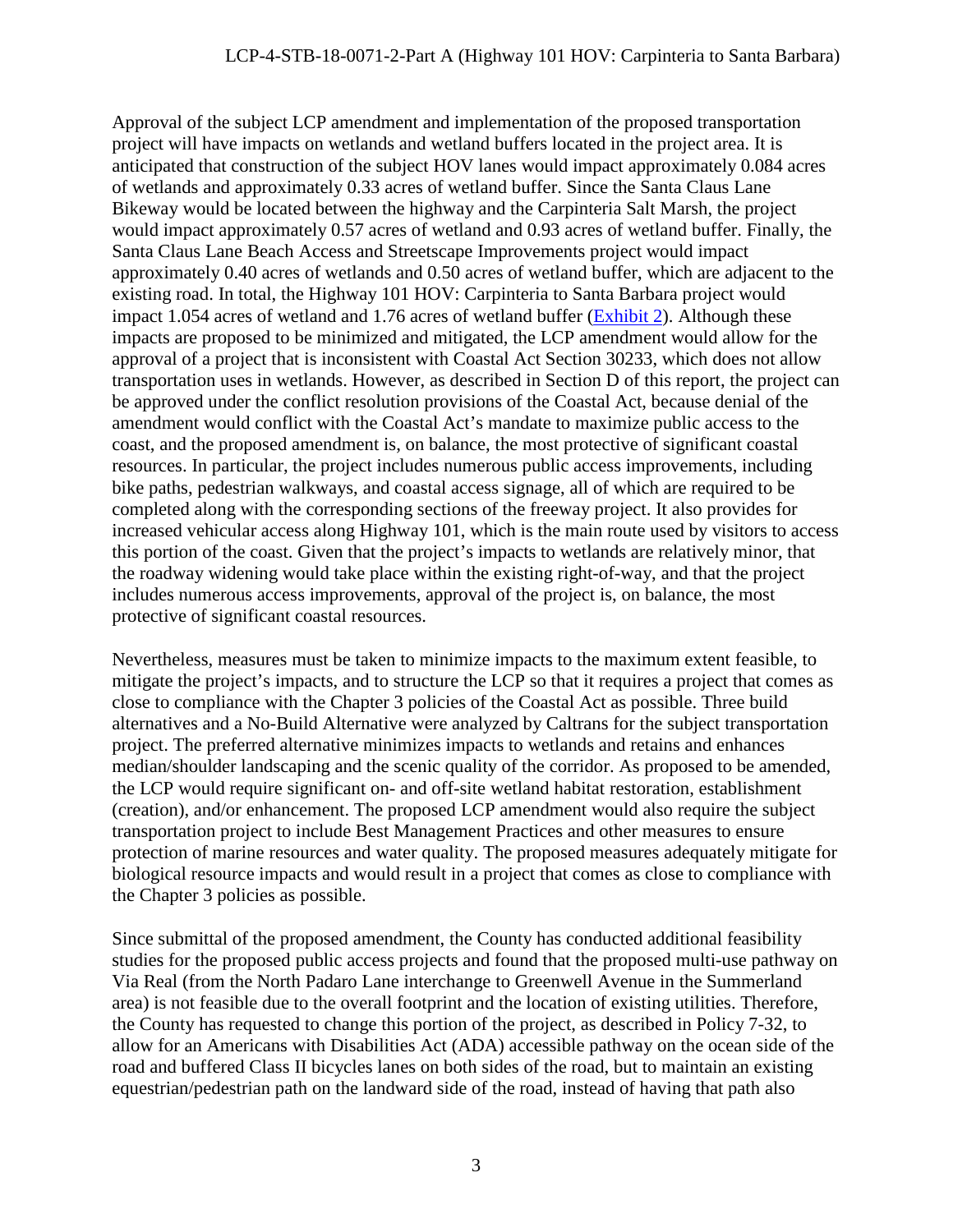located on the ocean side of the road. The extended ADA-compliant sidewalk would complete a gap in the California Coastal Trail for pedestrians on the ocean side of Via Real consistent with the originally proposed project. The buffered Class II bicycle lanes would also create safer conditions than what the existing Class II bicycle lanes provide. Therefore, the proposed changes to the public access facilities on Via Real would still improve conditions for both pedestrians and bicyclists. In order to allow for this change, the project description within proposed Policy 7-32 must be changed. The County has suggested revised language that is consistent with the public access policies of the Coastal Act and the existing policies in the LCP. Therefore, **[Suggested](#page-8-0)  [Modification No. 1](#page-8-0)** is necessary to revise proposed LUP Policy 7-32 in order to provide for the County's proposed changes to public access along Via Real. Because the detailed language for the Via Real project is not provided for in the proposed IP amendment, a suggested modification to the IP amendment is not necessary for the amendment to be consistent with the LUP as amended.

The proposed LCP amendment would allow for the construction of several components of the subject transportation improvement project that would serve to enhance recreation and access opportunities for both local residents and visitors to this coastal area. As proposed, construction of the coastal access improvements would be completed no later than the completion of the adjacent Highway 101 improvement project.

**Additional Information:** Please contact Michelle Kubran at the South Central Coast District Office of the Coastal Commission at (805) 585-1800 or 89 South California Street, Suite 200, Ventura, CA 93001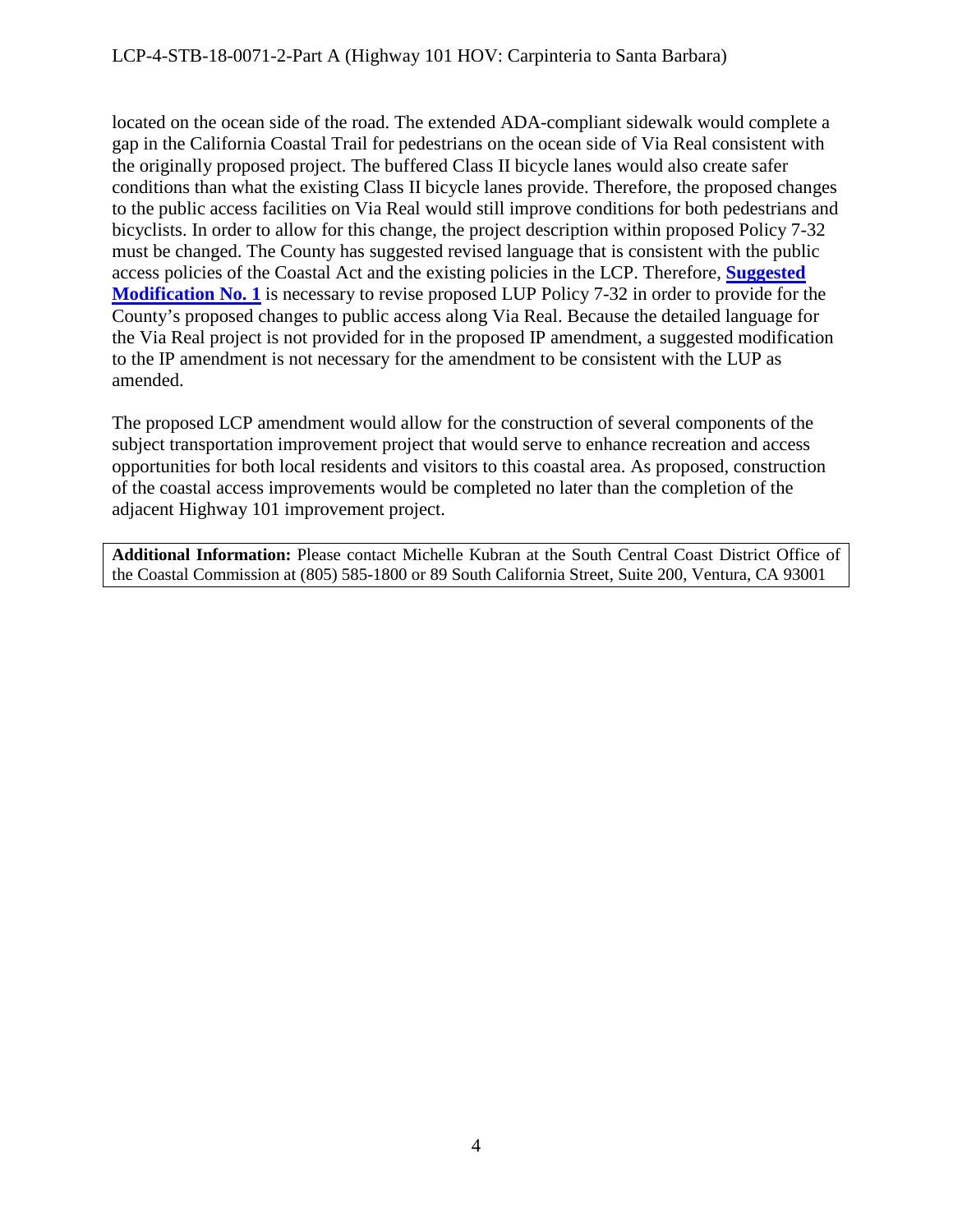# **TABLE OF CONTENTS**

| I.             |                                                   |    |
|----------------|---------------------------------------------------|----|
| $\mathbf{A}$   |                                                   |    |
| $\bf{B}$       |                                                   |    |
| $\mathcal{C}$  |                                                   |    |
| II.            | STAFF RECOMMENDATION, MOTIONS, & RESOLUTIONS FOR  |    |
|                |                                                   |    |
| $\mathsf{A}$ . |                                                   |    |
| $\bf{B}$       |                                                   |    |
| Ш.             | STAFF RECOMMENDATION, MOTIONS, & RESOLUTIONS FOR  |    |
|                | THE IMPLEMENTATION PLAN/COASTAL ZONING ORDINANCE  |    |
|                |                                                   | 8. |
| $\mathbf{A}$   |                                                   |    |
| IV.            | SUGGESTED MODIFICATION TO THE LAND USE PLAN 9     |    |
| $\mathsf{A}$ . |                                                   |    |
| V.             | FINDINGS FOR APPROVAL OF THE LAND USE PLAN WITH A |    |
|                | SUGGESTED MODIFICATION AND APPROVAL OF THE        |    |
|                |                                                   |    |
| $\mathbf{A}$   |                                                   |    |
| $\mathbf{B}$   |                                                   |    |
| $\mathcal{C}$  |                                                   |    |
| D              |                                                   |    |
| Е.             |                                                   |    |

# **EXHIBITS**

- Exhibit 1 [Project Location](https://documents.coastal.ca.gov/reports/2018/12/F8b/F8b-12-2018-exhibits.pdf)
- Exhibit 2 [Locations of Impacted Wetlands](https://documents.coastal.ca.gov/reports/2018/12/F8b/F8b-12-2018-exhibits.pdf)
- Exhibit 3 [Locations of Public Access Projects](https://documents.coastal.ca.gov/reports/2018/12/F8b/F8b-12-2018-exhibits.pdf)
- Exhibit 4 [Santa Barbara County Resolution No. 18-174](https://documents.coastal.ca.gov/reports/2018/12/F8b/F8b-12-2018-exhibits.pdf) containing the proposed Land Use Plan [Amendment text](https://documents.coastal.ca.gov/reports/2018/12/F8b/F8b-12-2018-exhibits.pdf)
- Exhibit 5 [Santa Barbara County Ordinance No. 5050](https://documents.coastal.ca.gov/reports/2018/12/F8b/F8b-12-2018-exhibits.pdf) containing the proposed Coastal Zoning [Ordinance text](https://documents.coastal.ca.gov/reports/2018/12/F8b/F8b-12-2018-exhibits.pdf)

# <span id="page-4-0"></span>**I. PROCEDURAL OVERVIEW**

# <span id="page-4-1"></span>**A. STANDARD OF REVIEW**

The Coastal Act provides:

*The Commission shall certify a land use plan, or any amendments thereto, if it finds that a land use plan meets the requirements of, and is in conformity with, the policies of Chapter 3* (commencing with Section 30200*)…*(Section 30512(c))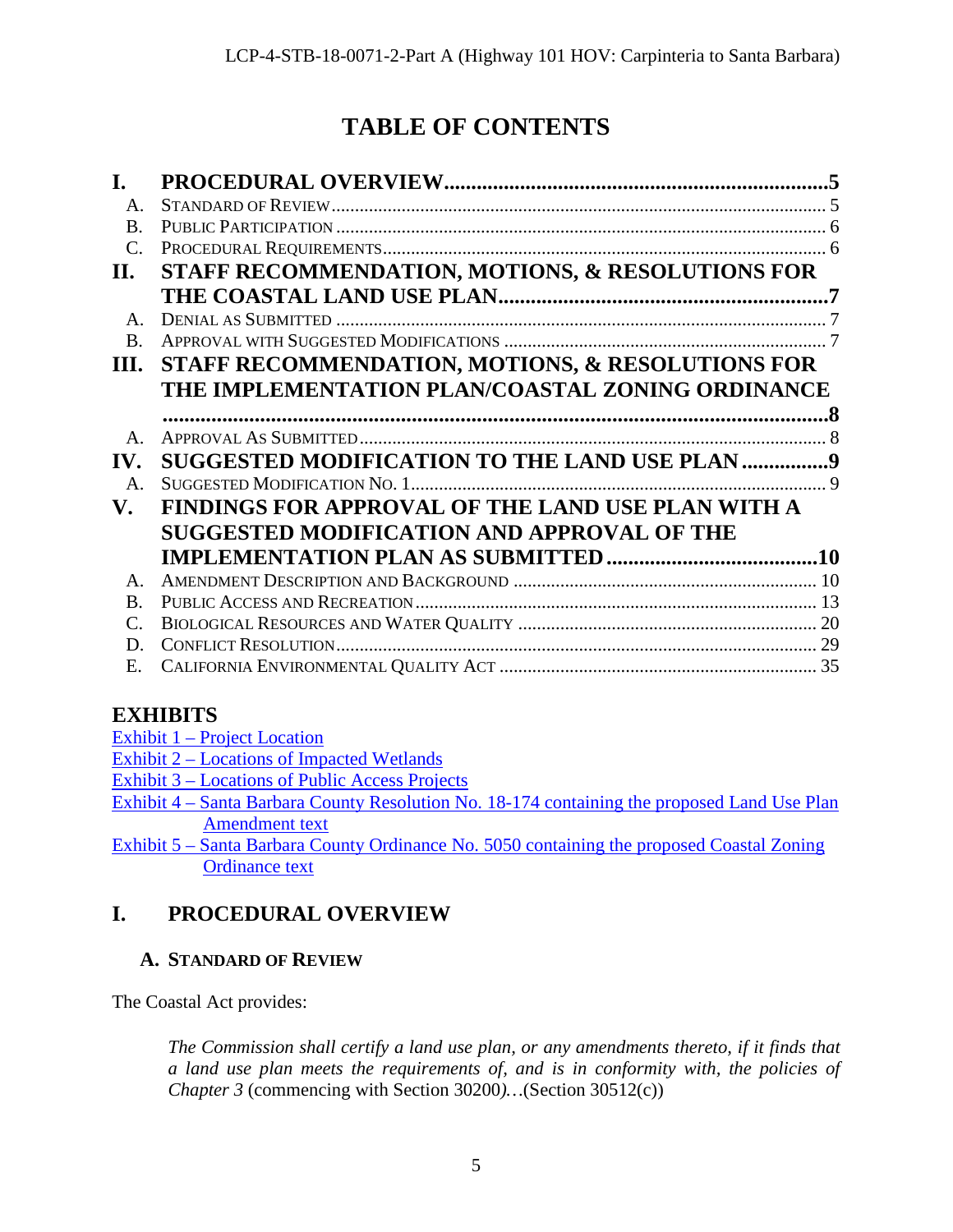*The local government shall submit to the Commission the zoning ordinances, zoning district maps, and, where necessary, other implementing actions that are required pursuant to this chapter…*(Section 30513)

*…The Commission may only reject zoning ordinances, zoning district maps, or other implementing action on the grounds that they do not conform with, or are inadequate to carry out, the provisions of the certified land use plan. If the Commission rejects the zoning ordinances, zoning district maps, or other implementing actions, it shall give written notice of the rejection, specifying the provisions of the land use plan with which the rejected zoning ordinances do not conform, or which it finds will not be adequately carried out together with its reasons for the action taken…*(Section 30513)

*The Commission may suggest modifications in the rejected zoning ordinances, zoning*  district maps, or other implementing actions, which, if adopted by the local government *and transmitted to the commission, shall be deemed approved upon confirmation by the executive director...*(Section 30513)

*Any proposed amendments to a certified local coastal program shall be submitted to, and processed by, the commission in accordance with the applicable procedures and time limits specified in Sections 30512 and 30513…* (Section 30514(b))

Pursuant to Section 30512(c), the standard of review that the Commission utilizes in reviewing the adequacy of the proposed amendment to the County's certified LUP is whether the proposed amendment is consistent with the policies of Chapter 3 of the Coastal Act. The standard of review for the proposed amendment to the County's certified IP/CZO, pursuant to Sections 30513 and 30514(b) of the Coastal Act, is whether the proposed amendment is in conformance with, and adequate to carry out, the provisions of the LUP portion of the County's certified LCP. Additionally, all Chapter 3 policies of the Coastal Act have been incorporated in their entirety in the County's certified LUP as guiding policies pursuant to Policy 1-1 of the LUP.

# <span id="page-5-0"></span>**B. PUBLIC PARTICIPATION**

Section 30503 of the Coastal Act requires public input in the preparation, approval, certification and amendment of any LCP. Santa Barbara County held 26 public meetings and hearings regarding the Highway 101 construction project between May 13, 2009 and August 14, 2018. All County hearings were duly noticed to the public consistent with Sections 13552 and 13551 of the California Code of Regulations. Notice of the subject amendment was posted in a local newspaper at least ten days prior to the December 14, 2018 Coastal Commission hearing, and individual notices have been distributed to all known interested parties.

# <span id="page-5-1"></span>**C. PROCEDURAL REQUIREMENTS**

Pursuant to Section13551(b) of the California Code of Regulations, the County resolution for submittal of the LCP amendment can either require formal local government adoption after Commission approval, or designate that an amendment will take effect automatically upon Commission approval pursuant to Public Resources Code Sections 30512, 30513, and 30519.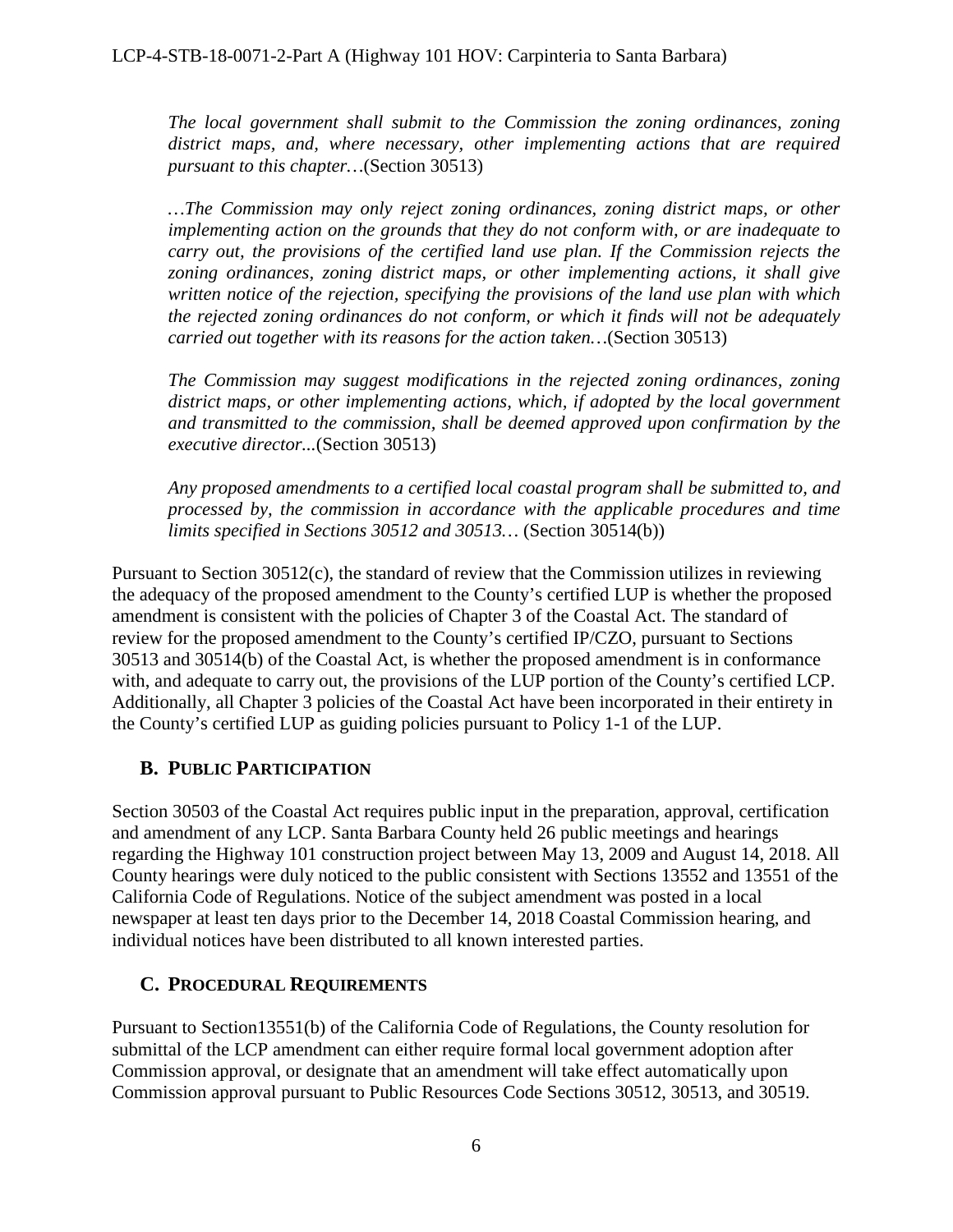However, if the Commission approves this amendment with any modifications the County must act to accept the certified suggested modifications within six months from the date of Commission action for the amendment to become effective (CCR Sections 13544.5 and 13537). Pursuant to Section 13544 of the California Code of Regulations, the Executive Director shall determine whether the County's action is adequate to satisfy all requirements of the Commission's certification order and report on such adequacy to the Commission. If the Commission denies the LCP Amendment, no further action is required by either the Commission or the County.

# <span id="page-6-0"></span>**II. STAFF RECOMMENDATION, MOTIONS, & RESOLUTIONS FOR THE COASTAL LAND USE PLAN**

Following public hearing, staff recommends the Commission adopt the following resolutions and findings. The appropriate motion to introduce the resolution and a staff recommendation is provided prior to each resolution.

# <span id="page-6-1"></span>**A. DENIAL AS SUBMITTED**

**MOTION I:** *I move that the Commission certify Land Use Plan Amendment No. LCP-4-STB-18-0071-2-Part A as submitted by the County of Santa Barbara.*

# **STAFF RECOMMENDATION TO CERTIFY**:

Staff recommends a **NO** vote. Failure of this motion will result in denial of the Amendment as submitted and adoption of the following resolution and findings. The motion passes only by an affirmative vote of a majority of the appointed Commissioners.

# **RESOLUTION TO DENY:**

The Commission hereby **denies** the Land Use Plan Amendment No. LCP-4-STB-18-0071-2-Part A as submitted by the County of Santa Barbara and adopts the findings set forth below on grounds that the amendment as submitted does not meet the requirements of and is not in conformity with the policies of Chapter 3 of the Coastal Act. Certification of the land use plan amendment would not meet the requirements of the California Environmental Quality Act, because either 1) feasible mitigation measures and/or alternatives have not been incorporated to substantially lessen any significant adverse effects of the Implementation Plan Amendment on the environment, or 2) there are further feasible alternatives or mitigation measures that would substantially lessen any significant adverse impacts on the environment that will result from certification of the Amendment as submitted.

# <span id="page-6-2"></span>**B. APPROVAL WITH SUGGESTED MODIFICATIONS**

**MOTION II:** *I move that the Commission certify Land Use Plan Amendment No. LCP-4-STB-18-0071-2-Part A for the County of Santa Barbara if modified as suggested in this staff report.*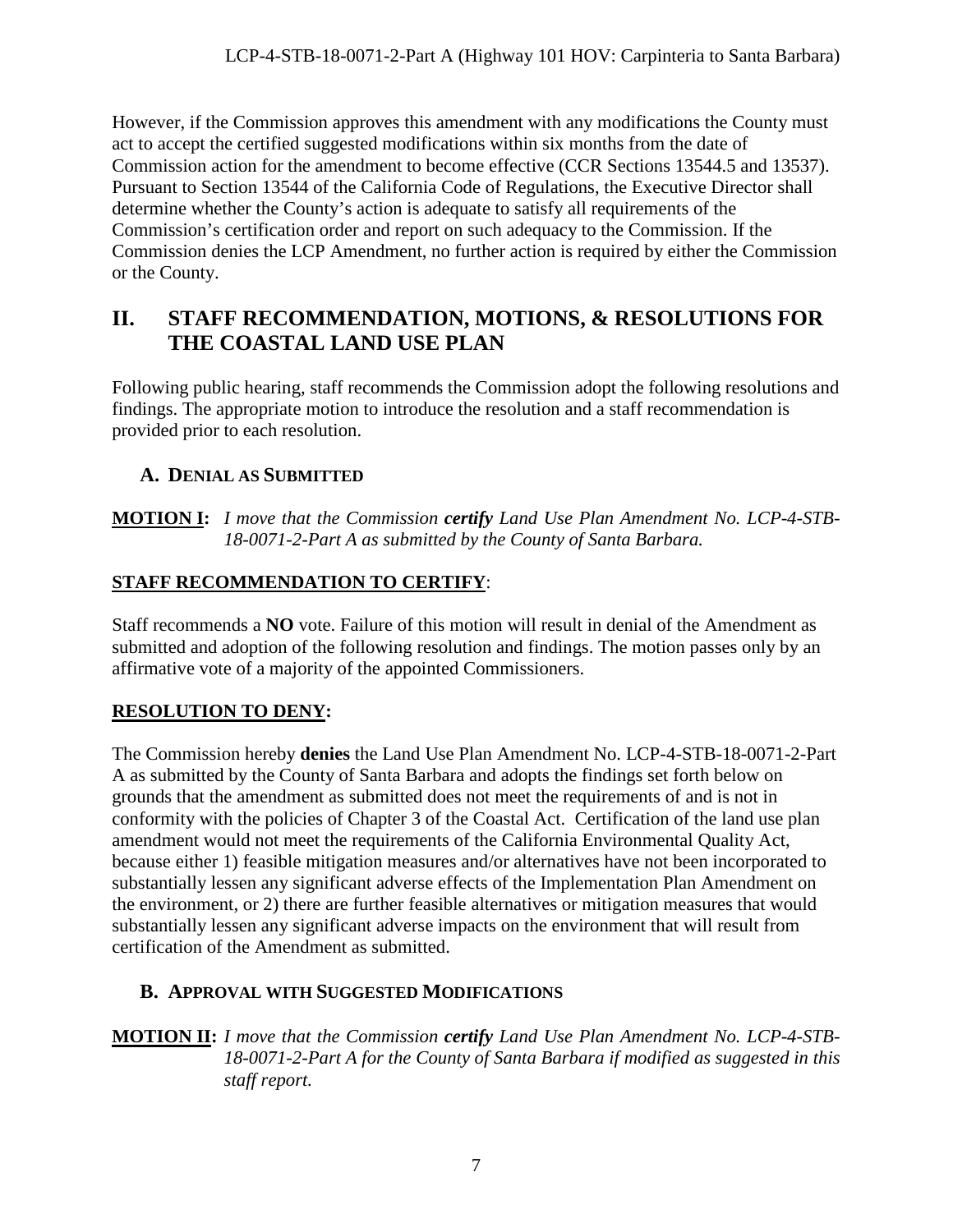## **STAFF RECOMMENDATION TO CERTIFY WITH SUGGESTED MODIFICATIONS**:

Staff recommends a **YES** vote. Passage of this motion will result in certification of the Amendment with suggested modifications and adoption of the following resolution and findings. The motion passes only by an affirmative vote of a majority of the appointed Commissioners.

# **RESOLUTION TO CERTIFY WITH SUGGESTED MODIFICATIONS:**

The Commission hereby **certifies** the Land Use Plan Amendment No. LCP-4-STB-18-0071-2- Part A for the County of Santa Barbara if modified as suggested and adopts the findings set forth below on grounds that the amendment with the suggested modifications will meet the requirements of and be in conformity with the Coastal Act. Certification of the Land Use Plan Amendment if modified as suggested complies with the California Environmental Quality Act, because either 1) feasible mitigation measures and/or alternatives have been incorporated to substantially lessen any significant adverse effects of the Land Use Plan Amendment on the environment, or 2) there are no further feasible alternatives or mitigation measures that would substantially lessen any significant adverse impacts on the environment that will result from certification of the Amendment as submitted.

# <span id="page-7-0"></span>**III. STAFF RECOMMENDATION, MOTIONS, & RESOLUTIONS FOR THE IMPLEMENTATION PLAN/COASTAL ZONING ORDINANCE**

Following public hearing, staff recommends the Commission adopt the following resolutions and findings. The appropriate motion to introduce the resolution and a staff recommendation is provided prior to each resolution.

# <span id="page-7-1"></span>**A. APPROVAL AS SUBMITTED**

**MOTION II:** *I move that the Commission reject Implementation Plan Amendment No. LCP-4- STB-18-0071-2-Part A as submitted by the County of Santa Barbara.*

# **STAFF RECOMMENDATION TO CERTIFY:**

Staff recommends a **NO** vote. Failure of this motion will result in certification of the implementation plan as submitted and the adoption of the following resolution and findings. The motion passes only by an affirmative vote of a majority of the Commissioners present.

#### **RESOLUTION TO CERTIFY**:

The Commission hereby **certifies** Implementation Program Amendment No. LCP-4-STB-18- 0071-2-Part A for the County of Santa Barbara as submitted and adopts the findings set forth below on the grounds that the Implementation Plan Amendment conforms with, and is adequate to carry out, the provisions of the certified Land Use Plan, as amended. Certification of the Implementation Plan Amendment complies with the requirements of the California Environmental Quality Act, because either 1) feasible mitigation measures and/or alternatives have been incorporated to substantially lessen any significant adverse effects of the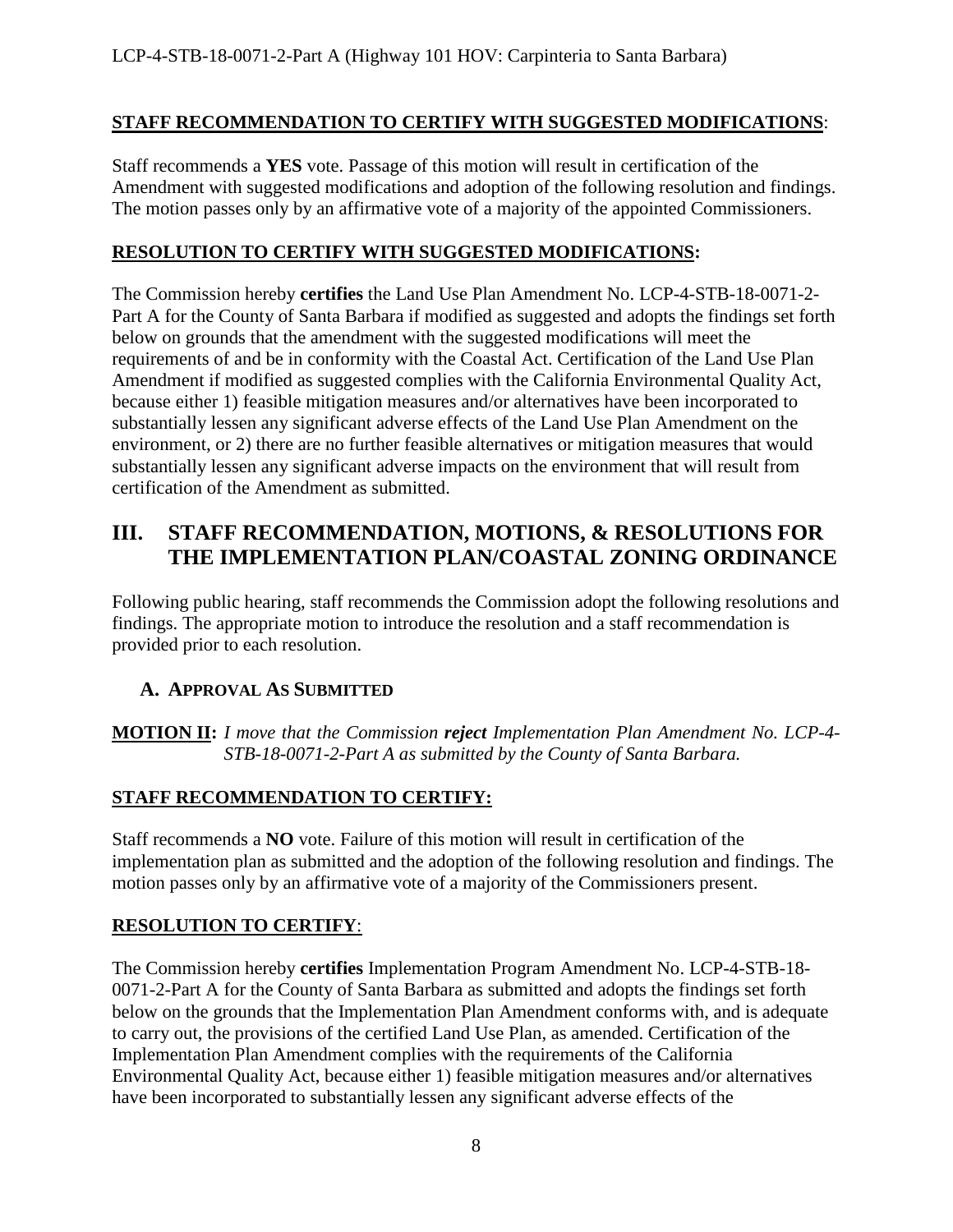Implementation Plan Amendment on the environment, or 2) there are no further feasible alternatives or mitigation measures that would substantially lessen any significant adverse impacts on the environment that will result from certification of the Amendment as submitted.

# <span id="page-8-0"></span>**IV. SUGGESTED MODIFICATION TO THE LAND USE PLAN**

The staff recommends the Commission certify the proposed LUP amendment, with one suggested modification as shown below. Language proposed to be added by the County of Santa Barbara in this amendment is shown underlined. Language recommended by Commission staff to be inserted is shown double underlined. Language recommended by County and Commission staff to be deleted is shown in double strikethrough.

# <span id="page-8-1"></span>**A. SUGGESTED MODIFICATION NO. 1**

# *Subsection b of Policy 7-32 shall be modified as follows:*

**Policy 7-32:** When reviewing a Coastal Development Permit(s) associated with the Highway 101: Carpinteria to Santa Barbara project and other highway improvement projects to the South Coast Highway 101, the County of Santa Barbara shall require coastal access improvements in addition to those required by Policy 7-31 within the corridor with the goals of providing alternative transportation modes and establishing connectivity of the California Coastal Trail. Projects shall be designed to eliminate gaps for non-motorized travel and enhance coastal access, and shall be completed and open to the public no later than the completion of the adjacent phase of construction for the Highway 101: Carpinteria to Santa Barbara project. The following projects shall be required to enhance coastal access and non-motorized travel within the corridor:

…

b. **Via Real Multi-Use Pathway Coastal Trail Enhancements: Greenwell to North Padaro Lane Interchange** – The project would include improvements along this section of Via Real to add buffered Class II bike lanes, an ADA accessible pathway on the oceanside of the roadway, and would maintain the equestrian/pedestrian trail on the mountainside of the roadway sidewalks, maintain Class II bike facilities on Via Real and construct a buffered multi-use pathway to enhance the California Coastal Trail. <del>The multi-use pathway would provide bicycle and pedestrian access on the</del> ocean-side of the roadway and viewing opportunities of the Pacific Ocean.

…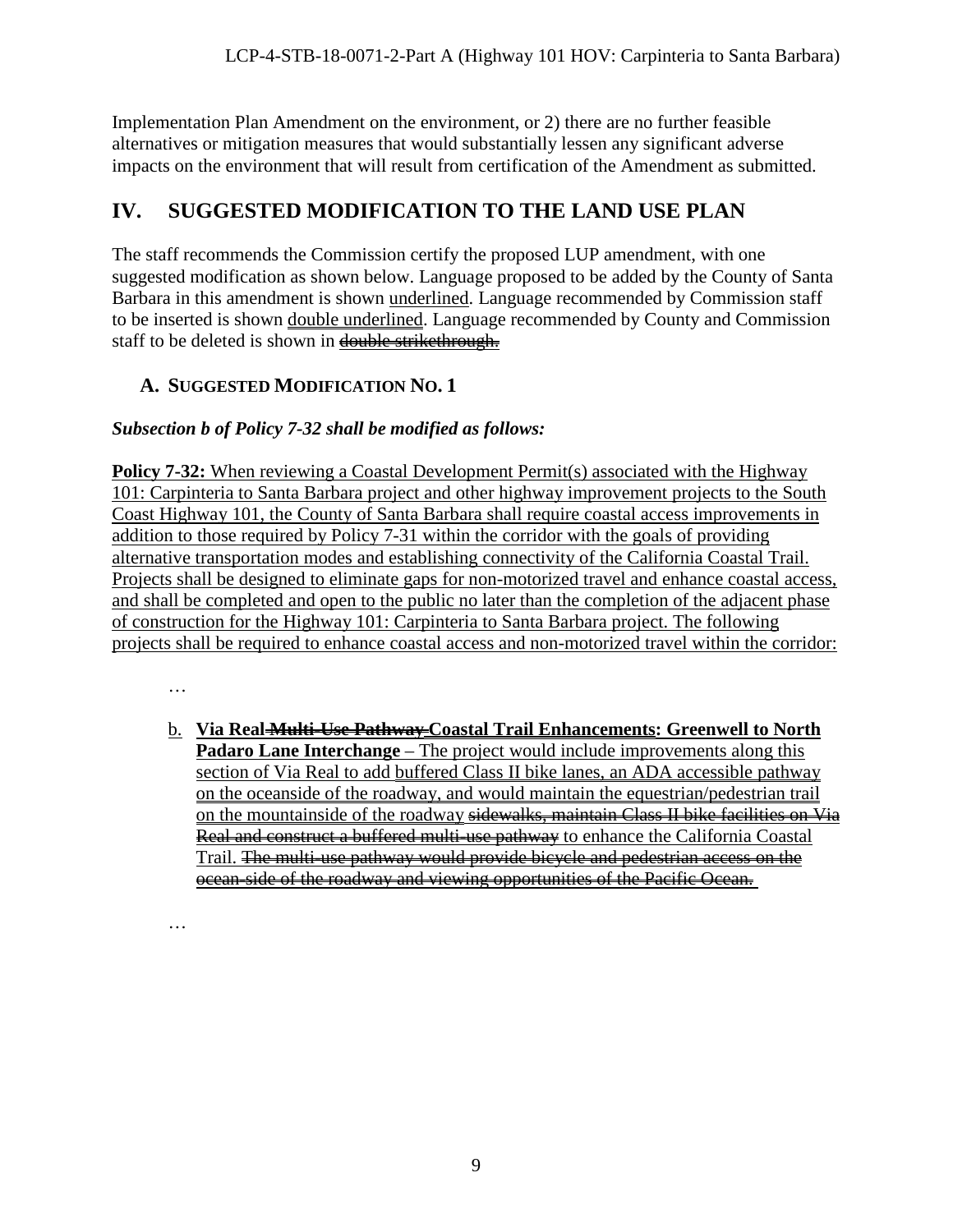# <span id="page-9-0"></span>**V. FINDINGS FOR APPROVAL OF THE LAND USE PLAN WITH A SUGGESTED MODIFICATION AND APPROVAL OF THE IMPLEMENTATION PLAN AS SUBMITTED**

The following findings support the Commission's approval of the LUP Amendment as suggested to be modified, and the IP Amendment as submitted. The Commission hereby finds and declares as follows:

## <span id="page-9-1"></span>**A. AMENDMENT DESCRIPTION AND BACKGROUND**

Highway 101 comprises the key transportation corridor between the cities of Ventura and Santa Barbara for both local residents and visitors to the area, and is the most heavily traveled facility in Santa Barbara County. Highway 101 plays a vital role in enabling motorists to access the local communities of Ventura, Carpinteria, Summerland, Montecito, Santa Barbara, and Goleta and other coastal areas on the south coast of Santa Barbara County. Trip types along this corridor include interregional travel, tourist travel, goods movement as well as more localized travel for work, school, shopping, recreation, and coastal access. Traffic studies conducted by the California Department of Transportation (Caltrans) showed that most commuters travel from the cities of Ventura and Carpinteria into Santa Barbara in the morning and then travel back south in the evening with the peak morning commute period between 7:00 a.m. and 9:00 a.m. and the peak afternoon commute period between 3:30 p.m. and 6:30 p.m. Additionally, the northbound lanes are often congested on Friday afternoons/early evenings and mid-Saturday during the summer due to an increase in tourists and other travelers driving to Santa Barbara or other points north, such as the State Beaches on the Gaviota Coast.

Currently, demand is exceeding the capacity of the existing four lane highway during weekday and weekend peak travel periods. In 2008, average traffic counts along this stretch of Highway 101 ranged between 65,000 to 95,000 vehicles per day. Based on existing and predicted housing and job patterns, an increase in average traffic counts is expected in the future. By 2020, average daily traffic counts on the highway in this region are projected to increase by 17 to 21 percent over the 2008 traffic volumes. By 2040, the average daily traffic counts are projected to increase by 50 percent over the 2008 volumes. In 2008, traffic congestion averaged 2 hours during the morning peak period and 2.5 hours during the afternoon peak period with 3,050 person-hours<sup>[1](#page-9-2)</sup> spent on the road per day due to the traffic delays. By 2040, traffic congestion is expected to last a total of 11 hours per day, and the person-hours spent in delayed traffic conditions are expected to increase to 25,700 hours per day if the proposed highway project is not implemented. On the other hand, if the highway project is implemented, the number of person-hours delayed on the road would be reduced by at least 7,000 person-hours per day from the [2](#page-9-3)008 traffic levels.<sup>2</sup>

To decrease delays and improve traffic conditions in the region, the Santa Barbara County Association of Governments (SBCAG) created the "101 In Motion" Study, which recommended

<span id="page-9-2"></span> $1$  Person-hours are based on average vehicle occupancy multiplied by the peak period vehicle hours of delay. Vehicle hours of delay are calculated based on the length of time it takes for a vehicle to complete a travel trip.

<span id="page-9-3"></span><sup>2</sup> *South Coast 101 HOV Lanes Project Final Environmental Impact Report/Environmental Assessment with Finding of No Significant Impact.* Santa Barbara County. State of California Department of Transportation. 2014.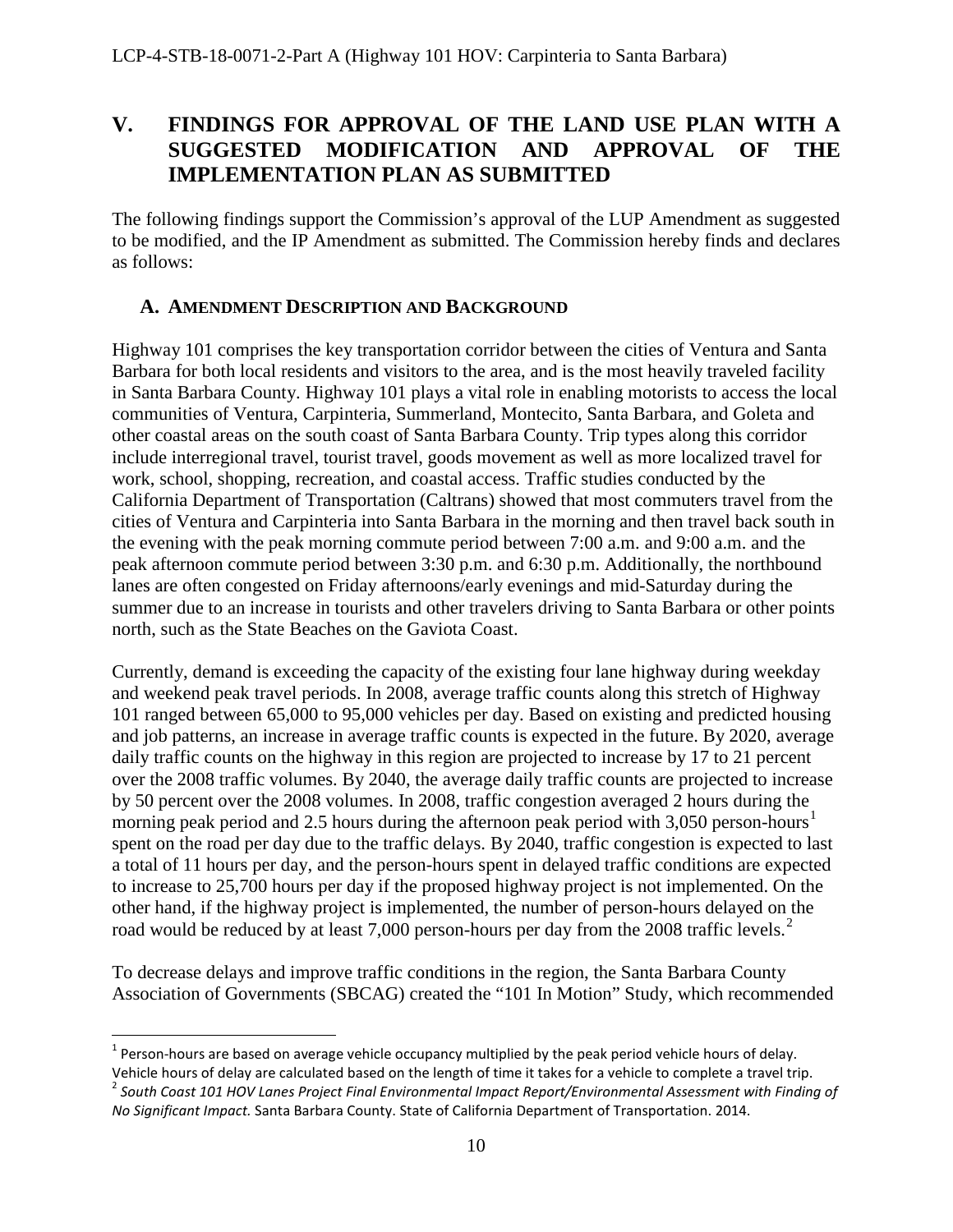improvements to the 101 corridor, including transit, carpool, commuter, interchange, and freeway lane modifications. As the lead agency for the highway project, Caltrans analyzed three build alternatives along with a no build alternative. Analysis of the no build alternative showed that traffic congestion would continue to increase resulting in increased delays to motorists. The three build alternatives would all result in the addition of a part-time high occupancy vehicle (HOV) lane in both directions. Alternative 1 (the preferred alternative) would widen the highway to the median in some locations and widen the highway to the shoulder in other locations. Alternative 2 would widen to the shoulder within the entire project limits in order to maximize available areas for median landscaping. Alternative 3 would widen the highway to the median only. Alternative 1 was chosen as the preferred alternative because it contained the design flexibility to avoid and minimize impacts to wetlands and mature vegetation located in the median and on the shoulder of the highway. Alternative 3 would have the smallest footprint, while Alternative 2 would have the largest footprint. However, all three alternatives would have impacts to wetlands, and the difference in impacts between Alternative 1 and Alternative 3 would be minimal, as discussed further in Section C of this report.

Thus far, improvements to the Highway 101 corridor have been completed in the City of Santa Barbara and between Mussel Shoals and Carpinteria. These improvements created a six-lane highway up-coast and downcoast of the subject transportation project, and high occupancy vehicle lanes (HOV) lanes were added with the completion of the Ventura/Santa Barbara HOV project between Mussel Shoals and Carpinteria. Freeway improvements are currently under construction in Carpinteria to add HOV lanes in each direction within the city limits. The Highway 101 HOV: Carpinteria to Santa Barbara project will help complete widening of the existing freeway as part of a continuous widening project.

The County of Santa Barbara is requesting an amendment to the Land Use Plan (LUP) and Implementation Plan (IP) components of its certified Local Coastal Program (LCP) to allow for the construction of HOV lanes and public access improvements between the City of Carpinteria and the City of Santa Barbara that would result in impacts to wetlands and wetland buffers [\(Exhibits 1 and 2\)](https://documents.coastal.ca.gov/reports/2018/12/F8b/F8b-12-2018-exhibits.pdf). The project-specific amendment proposes to amend the LCP with regard to wetland, water quality, recreation, and coastal access policies and provisions to allow for the development of the proposed transportation improvements. The proposed transportation improvement project would include construction of part-time HOV lanes, which would operate as HOV lanes during rush hour periods on weekdays and operate as general-purpose lanes during off-peak periods on weekdays and on weekends. The addition of the new lanes would expand the freeway from four lanes to six (three in each direction). The subject transportation project would also include a Class I bikeway between Santa Claus Lane and Carpinteria Avenue along the ocean side of the highway and beach access and streetscape improvements at Santa Claus Lane. The proposed amendment would require additional public access and recreation projects to be constructed. These include California Coastal Trail signage on Padaro Lane, vertical beach access signage on Padaro Lane, extension of a sidewalk at the North Padaro Lane interchange, restroom facilities at the Loon Point beach parking area, enhancements to the South Padaro Lane undercrossing, enhancements to the California Coastal Trail on Via Real, enhancements to coastal access on Finney Road, at Lookout Park, and at the Evans Avenue undercrossing, construction of a sidewalk and coastal parking on Wallace Avenue, extension of the Eucalyptus Lane sidewalk, and construction of roundabouts on San Ysidro and Olive Mill Roads [\(Exhibit 3\)](https://documents.coastal.ca.gov/reports/2018/12/F8b/F8b-12-2018-exhibits.pdf).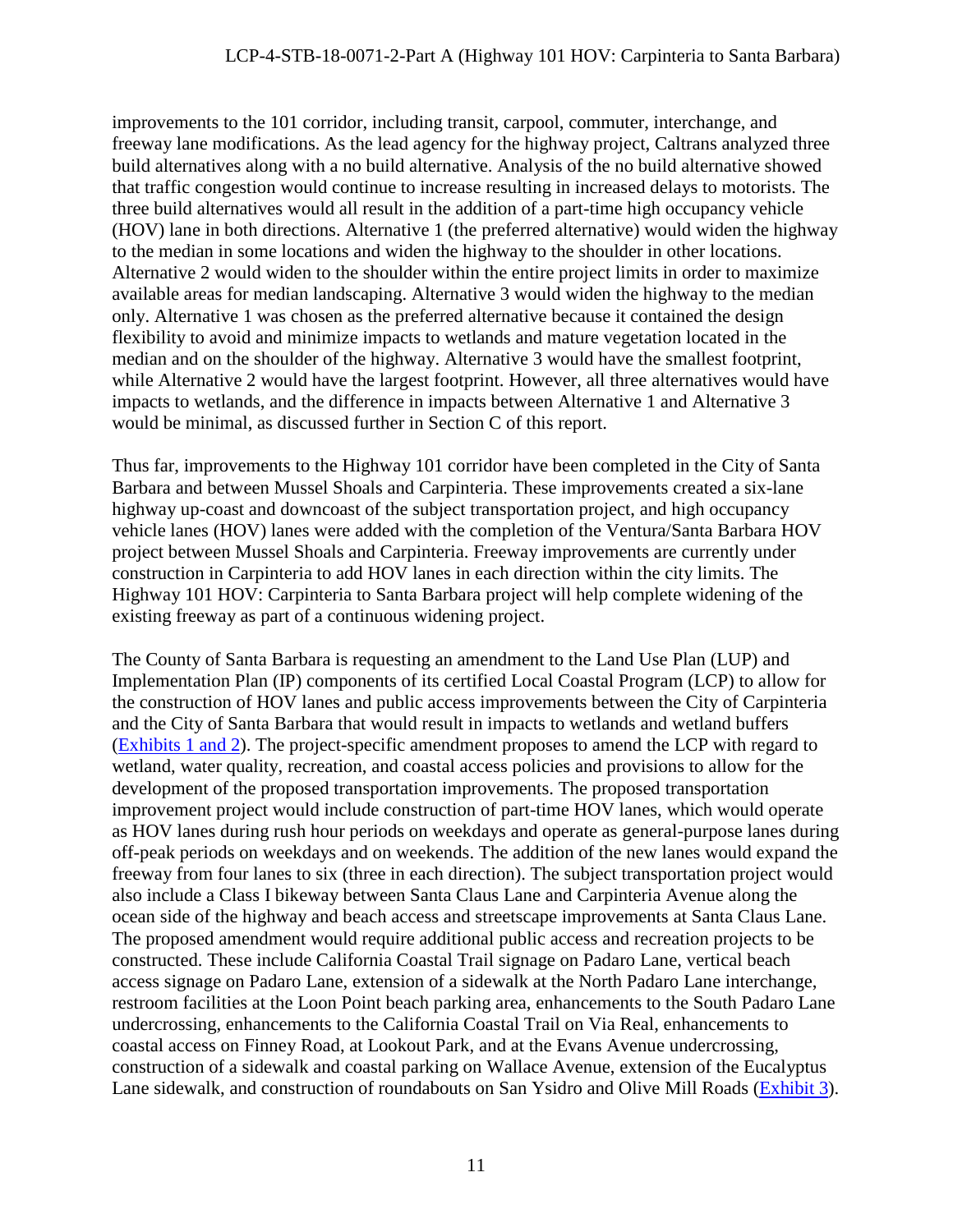As described in further detail below, the County is requesting to amend the text of existing LUP Policy 9-9 regarding wetlands and wetland buffers and add three new LUP policies (Policies 7- 31, 7-32, and 7-33) regarding public access and recreation. The County is also requesting to add a new zoning overlay district (Transportation Corridor Wetland Overlay District) to the IP relating to wetlands and wetland buffers, coastal access, and recreation.

### Land Use Plan Public Access and Recreation Text Modifications

The proposed amendment would add three new policies to the Coastal Access and Recreation section of the LUP [\(Exhibit 4\)](https://documents.coastal.ca.gov/reports/2018/12/F8b/F8b-12-2018-exhibits.pdf). Proposed Policies 7-31 and 7-32 describe the Santa Claus Lane bikeway, beach access, and streetscape improvement projects as well as the other public access and recreation projects listed above. Proposed Policies 7-31 and 7-32 require those public access projects to be completed and open to the public no later than completion of the adjacent phase of construction for the Highway 101 project. Proposed Policy 7-33 requires the County to strongly encourage development of new pedestrian and/or bicycle-friendly paths along the highway corridor. Policy 7-33 also requires improvements to Highway 101 to not remove existing bikeways or pedestrian paths or preclude development of proposed bikeways or pedestrian paths that are identified in the County's Comprehensive Plan, Coastal Land Use Plan, and community plans without providing comparable or better replacement facilities.

## Land Use Plan Wetland Text Modifications

The LUP amendment proposes to add text to existing Policy 9-9 to allow for the Highway 101 HOV lane project, as well as projects identified in Policies 7-31 and 7-32, to be developed within wetlands or within the 100-foot wetland buffer [\(Exhibit 4\)](https://documents.coastal.ca.gov/reports/2018/12/F8b/F8b-12-2018-exhibits.pdf). Policy 9-9 prohibits most development within wetlands and requires a minimum buffer of 100 feet for development adjacent to wetlands (with the exception of public trails and passive recreation).

# Transportation Corridor Wetland Overlay District

The County proposes to amend the IP to include a new zoning overlay district (Section 35-102G) that would apply to the Highway 101 HOV lane project, the Santa Claus Lane bikeway project, Santa Claus Lane beach access and streetscape improvements, and the additional projects identified in Policies 7-31 and 7-32 where appropriate [\(Exhibit 5\)](https://documents.coastal.ca.gov/reports/2018/12/F8b/F8b-12-2018-exhibits.pdf). This overlay establishes standards related to fill or other impacts to wetlands, mitigation measures, and drainage and stormwater management. Specifically, the proposed development standards include replacement ratios for direct and indirect wetland impacts; best management practices to reduce water quality impacts to wetlands and other coastal waters from impervious surfaces; incorporation of pervious surfaces and maximization of infiltration opportunities; and technical specifications for wetland enhancement, restoration, and creation plans. This overlay also requires the construction of the proposed public access and recreation projects as well as the installation of signage for public parks, overlooks, parking areas, trails, and bicycle and pedestrian access ways to assist the public in locating these facilities.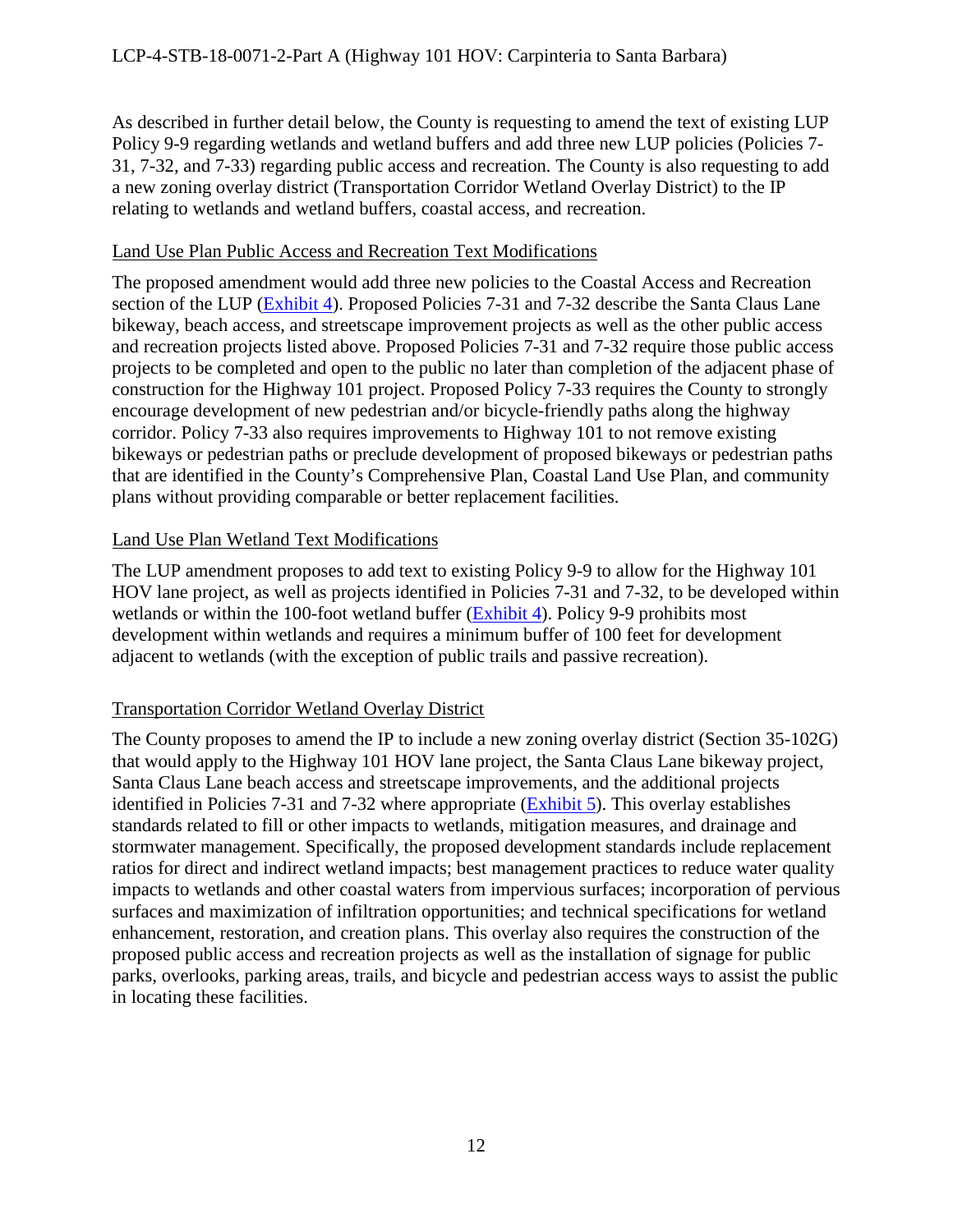# <span id="page-12-0"></span>**B. PUBLIC ACCESS AND RECREATION**

# **1. Coastal Act Policies**

Section 30210 states:

*In carrying out the requirement of Section 4 of Article X of the California Constitution, maximum access, which shall be conspicuously posted, and recreational opportunities shall be provided for all the people consistent with public safety needs and the need to protect public rights, rights of private property owners, and natural resource areas from overuse.*

Section 30213, in relevant part, states:

*Lower cost visitor and recreational facilities shall be protected, encouraged, and, where feasible, provided. Developments providing public recreational opportunities are preferred.*

Section 30214 states:

*(a) The public access policies of this article shall be implemented in a manner that takes into account the need to regulate the time, place, and manner of public access depending on the facts and circumstances in each case including, but not limited to, the following:* 

*(1) Topographic and geologic site characteristics.* 

*(2) The capacity of the site to sustain use and at what level of intensity.* 

*(3) The appropriateness of limiting public access to the right to pass and repass depending on such factors as the fragility of the natural resources in the area and the proximity of the access area to adjacent residential uses.* 

*(4) The need to provide for the management of access areas so as to protect the privacy of adjacent property owners and to protect the aesthetic values of the area by providing for the collection of litter.* 

*(b) It is the intent of the Legislature that the public access policies of this article be carried out in a reasonable manner that considers the equities and that balances the rights of the individual property owner with the public's constitutional right of access pursuant to Section 4 of Article X of the California Constitution. …*

Section 30221 states:

*Oceanfront land suitable for recreational use shall be protected for recreational use and development unless present and foreseeable future demand for public or commercial recreational activities that could be accommodated on the property is already adequately provided for in the area.*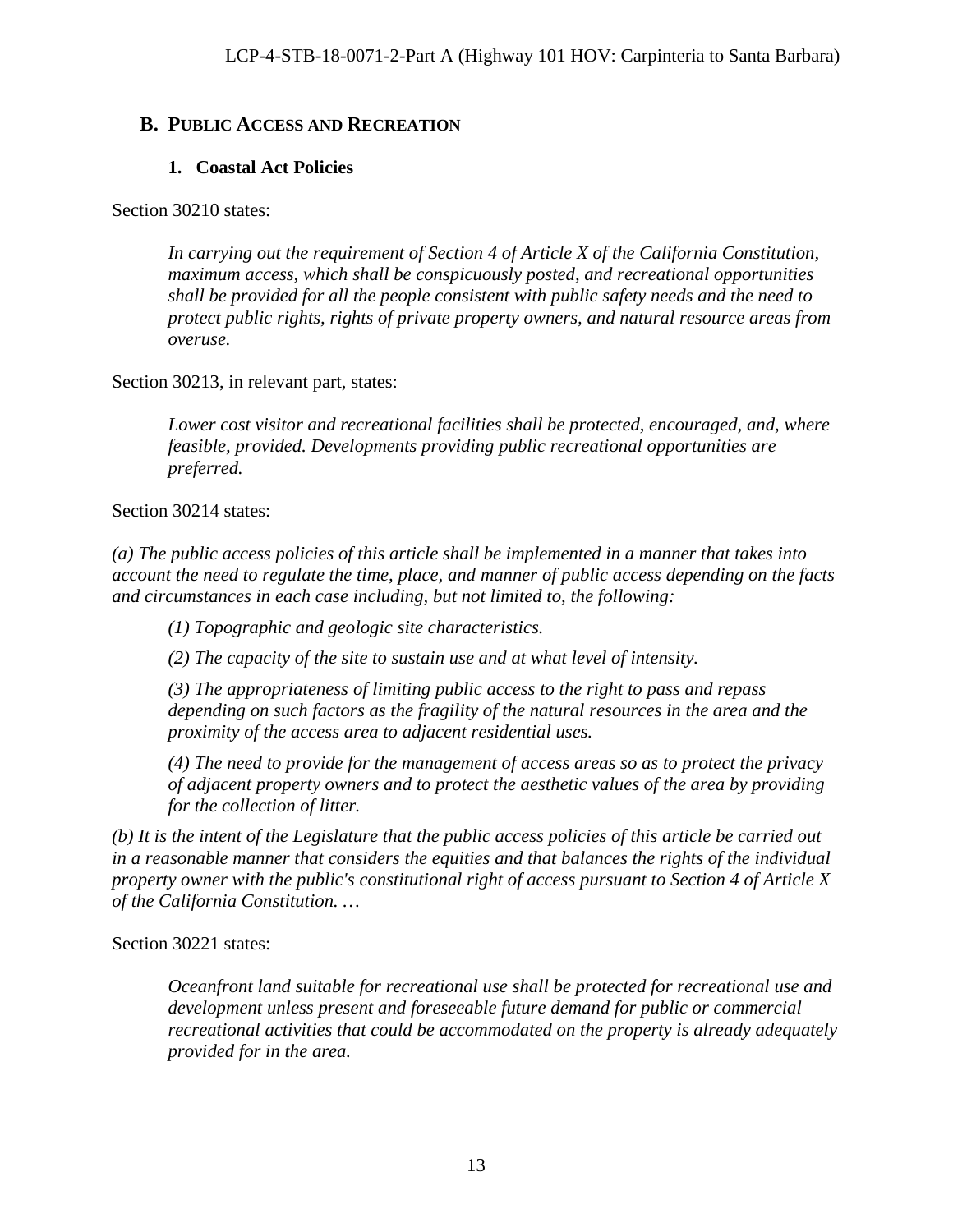Section 30222 states:

*The use of private lands suitable for visitor-serving commercial recreational facilities designed to enhance public opportunities for coastal recreation shall have priority over private residential, general industrial, or general commercial development, but not over agriculture or coastal-dependent industry.*

Section 30253, in relevant part, states:

*New development shall:*

*… (4) Minimize energy consumption and vehicle miles traveled.*

#### **2. Applicable LUP Policies**

All Chapter 3 policies of the Coastal Act have been incorporated in their entirety in the certified County LUP as guiding policies pursuant to Policy 1-1 of the LUP.

Policy 7-5 states:

*For areas controlled by Federal, State, County, or District agencies, in a zone extending approximately 250 feet inland from the mean high tide line, priority shall be given to coastal dependent and related recreational activities and support facilities. However, camping facilities should be set back from the beach and bluffs and near-shore areas reserved for day use activities. Recreational activities that are not coastal dependent may be located within this 250-foot zone if the less desirable coastal dependent support facilities (parking, restrooms, etc.) are located inland. In no case shall facilities, except for required structures (i.e., lifeguard towers, volleyball nets, etc.), be located directly on the dry sandy beach.* 

Policy 7-8 states:

*Increased opportunities for beach access shall be provided in the Carpinteria planning area.* 

Policy 7-9 states:

*Additional opportunities for coastal access and recreation shall be provided in the Summerland planning area. Parking, picnic tables, bike racks, and restrooms shall be provided where appropriate.* 

Toro Canyon Plan Policy LUG-TC-8 states:

*Protection of ESH and public access shall take priority over other development standards and where there is any conflict between general development standards and ESH and/or public access protection, the standards that are most protective of ESH and public access shall have precedence.*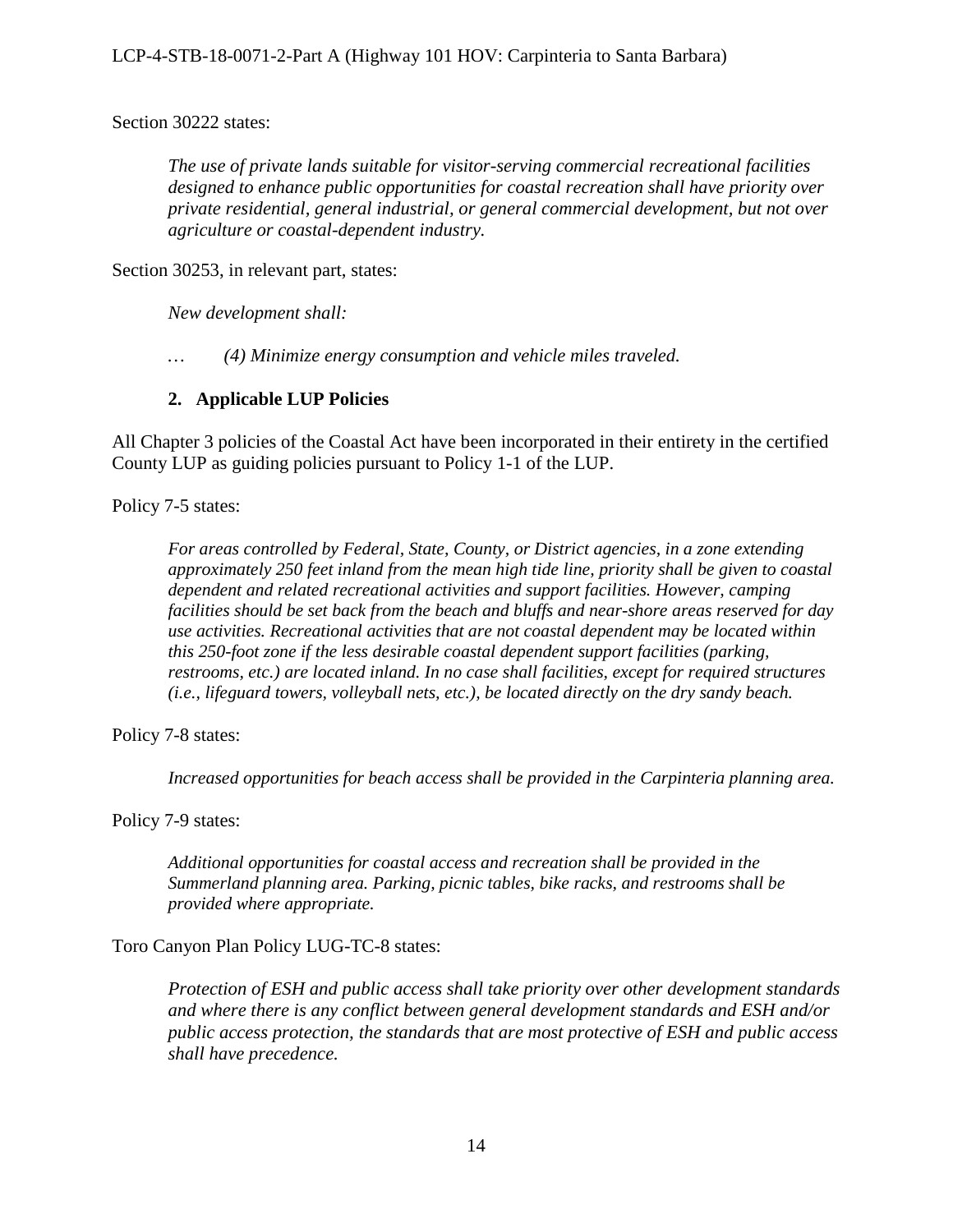### Toro Canyon Plan Policy PRT-TC-1 states:

*The County shall strive to provide new park facilities, increased beach access and new trails.* 

Toro Canyon Plan Policy PRT-TC-3 states:

*The County shall ensure that trails provide users with a recreational experience appropriate to the quiet, rural nature of the area.* 

Summerland Community Plan Policy PRT-S-1 states:

*Diverse outdoor recreational opportunities shall be pursued to enhance Summerland's recreational resources and to ensure that current and future recreational needs are met for both residents and visitors.* 

Summerland Community Plan Policy PRT-S-3 states:

*New trails shall be limited to non-motorized vehicle use. Trails should be designed to keep hikers, equestrians and bikes on the cleared pathways, and shall be designed to minimize impacts to any sensitive habitat area.* 

#### Summerland Community Plan Policy PRT-S-5 states:

*New development shall not adversely impact existing recreational facilities and uses.* 

Summerland Community Plan Policy OS-S-1 states:

*Public open space shall be provided and maintained in Summerland.* 

#### **3. Consistency Analysis**

One of the fundamental objectives of the Coastal Act is the protection of public access and recreation opportunities along the coast. The above referenced Coastal Act sections mandate that maximum public access and recreational opportunities be provided. Additionally, the County's existing certified Local Coastal Program (LCP) includes a number of public access policies, including the public access and recreation policies of the Coastal Act which are incorporated into the LCP, in order to maximize coastal access and recreation within the County.

The subject LCP amendment would add three policies related to public access and recreation (Policies 7-31, 7-32, and 7-33) to the certified Land Use Plan (LUP). Proposed Policy 7-31 would allow for the construction of six public access and recreation projects proposed along the Highway 101 corridor in order to achieve regional improvements to alternative transportation modes for the purposes of increasing access to coastal resources. The subject access and recreation projects consist of:

• The Santa Claus Lane Bikeway: This project would be a Class I path located between Highway 101 and the Union Pacific Railroad (on the ocean side of the highway) from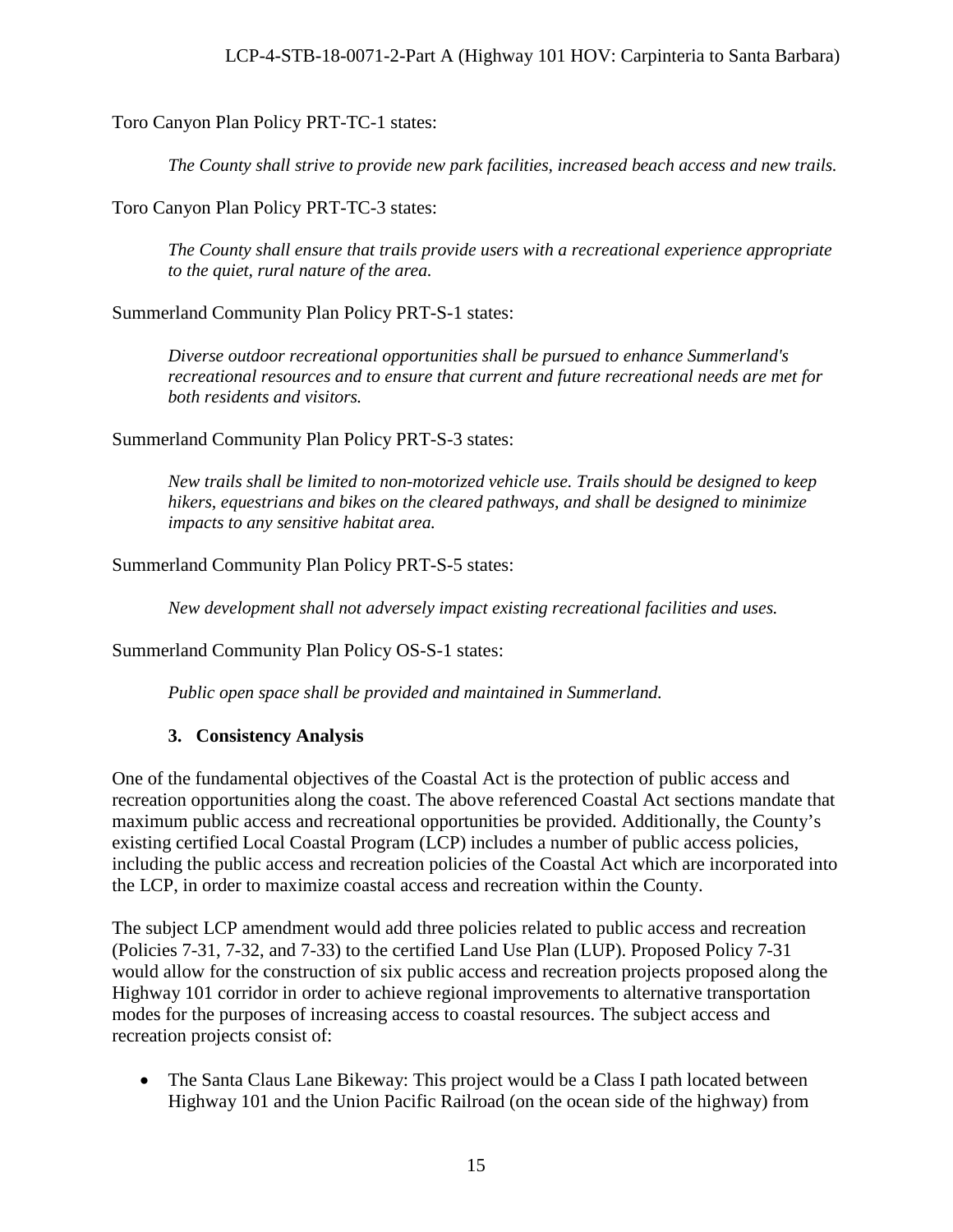Sand Point Road to Carpinteria Avenue. Currently, cyclists must travel on the landward side of Highway 101 on this section of the coast. This project would improve bicycle and pedestrian travel by providing a direct coastal route adjacent to the Carpinteria Salt Marsh and complete a gap in the California Coastal Trail. With the addition of the future Carpinteria Rincon Trail project just south of Carpinteria, the proposed Santa Claus Lane Bikeway would tie into the bikeway adjacent to Highway 101 near Mussel Shoals and help to further complete the California Coastal Trail between Santa Barbara and Ventura.

- Santa Claus Lane Beach Access and Streetscape Improvements: This project would be located along Santa Claus Lane from South Padaro Lane to Sand Point Road and would include a pedestrian at-grade crossing to provide safe, legal access at a single point across the railroad from Santa Claus Lane to the beach. Additional, beach parking, public restrooms, trash/recycle bins, bike racks, bike lanes, crosswalks, sidewalks, traffic calming measures, and landscaping would also be constructed as part of the project. This project would enhance coastal access as well as pedestrian and bicycle travel by completing a gap in the California Coastal Trail.
- California Coastal Trail Signage on Padaro Lane: Currently, the California Coastal Trail can be accessed either by Via Real on the north side of Highway 101 or by Padaro Lane on the south side of Highway 101. The speed limit along Padaro Lane is much slower than Via Real, and vehicles that access Padaro Lane are mainly the residents that live in the area. Additionally, Padaro Lane has large trees and other landscaping on either side of the road. These factors create a more pleasant user experience on Padaro Lane compared to Via Real. However, pedestrians or bicyclists traveling along Via Real may not be aware that Padaro Lane is an alternate route, since one would have to turn off of Via Real to access Padaro Lane and signage does not currently exist to direct bicyclists and pedestrians to the alternate route. Padaro Lane has a northern intersection and a southern intersection with Via Real. Therefore, the proposed project would add California Coastal Trail signage at these intersections to raise awareness of the California Coastal Trail link along Padaro Lane.
- Vertical Beach Access Signage on Padaro Lane: A public vertical beach access-way currently exists at 3443 Padaro Lane, but a beach access sign does not exist at the entrance to the access-way. The proposed project would add signage for the public beach access-way in order to raise awareness that this access point exists.
- North Padaro Lane Interchange Sidewalk: This project proposes to construct a sidewalk at the North Padaro Lane interchange, which is adjacent to the Loon Point beach parking area. The project would extend the sidewalk from the North Padaro Lane interchange to the entrance for the Loon Point beach parking lot. The beach can be accessed from the parking lot via a trail underneath the North Padaro Lane overpass.
- Restroom Facilities Installation at Loon Point Beach Parking Area: This proposed project would install new restrooms that would replace portable toilets that currently exist at the Loon Point beach parking area. This project would enhance the coastal access experience at this location.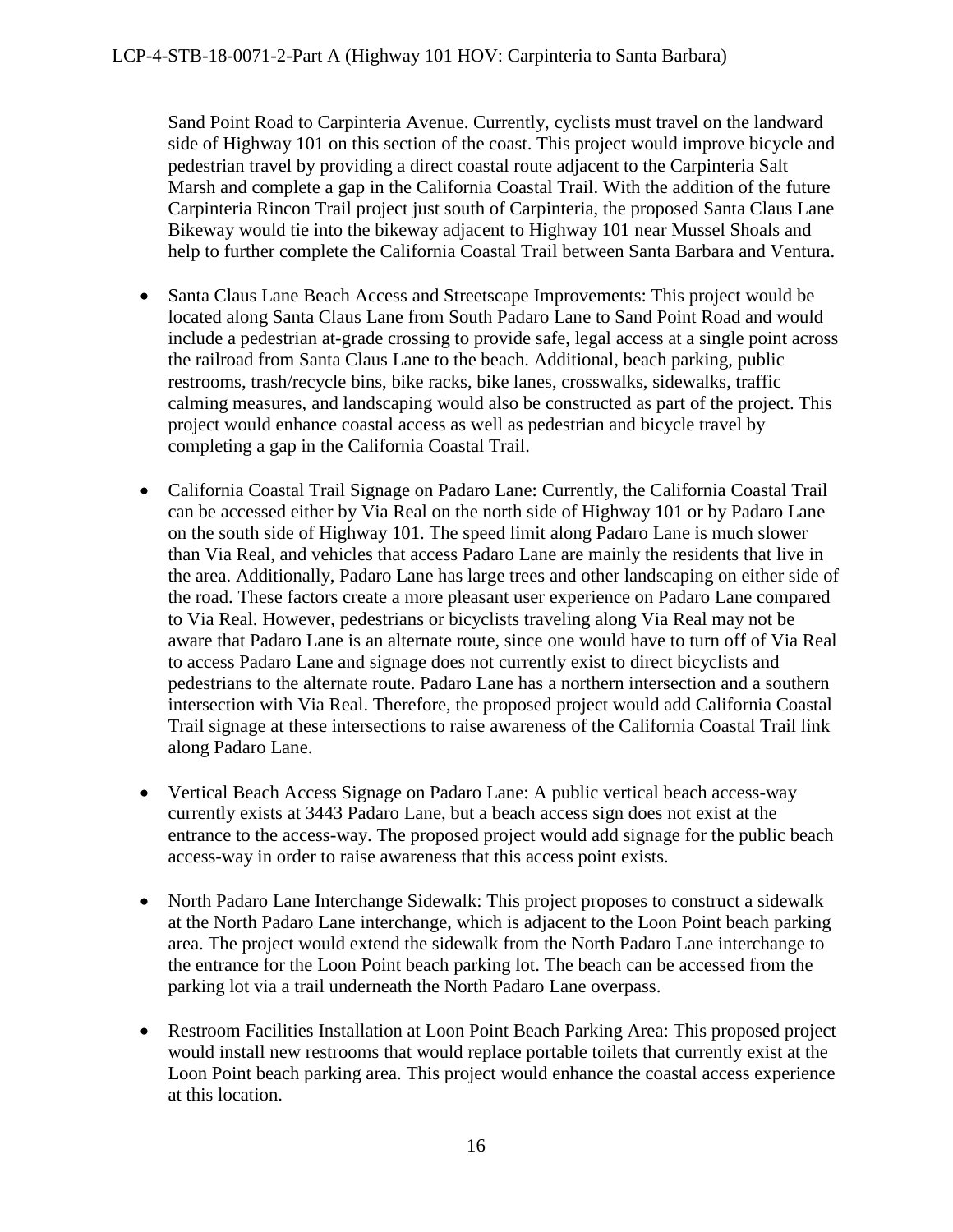In addition to the projects listed above, proposed Policy 7-32 lists several other coastal access improvement projects that the County shall require when reviewing coastal development permits associated with the Highway 101 HOV: Carpinteria to Santa Barbara project or other highway improvement projects to Highway 101 in Santa Barbara County on the South Coast. Proposed Policy 7-32 requires the projects to be designed to eliminate gaps for non-motorized travel and enhance coastal access. The proposed projects consist of:

- South Padaro Lane Undercrossing Enhancements: This project includes enhanced bike and pedestrian facilities at the South Padaro Lane undercrossing as well as new lighting and aesthetic features.
- California Coastal Trail Enhancements on Via Real: This project would include improvements to pedestrian and bicycle facilities along Via Real between Greenwell Avenue and the North Padaro Lane Interchange. Currently, sidewalks in Summerland end at the northern terminus of Via Real, creating a gap in the California Coastal Trail for pedestrian use. The County originally proposed a project that would have maintained the existing Class II bicycle lanes in the roadway and would have constructed a buffered multi-use pathway to enhance the California Coastal Trail. The multi-use pathway would have provided bicycle and pedestrian access on the ocean-side of the roadway and viewing opportunities of the Pacific Ocean. However, the County is now proposing to simply extend the sidewalk from Greenwell Avenue to North Padaro Lane and reconfigure the roadway to add painted buffers between the Class II bike lanes and the lanes for vehicle traffic. These changes and analysis of the new project are discussed further below.
- Finney Road Coastal Access Enhancements: There is currently a coastal access path that leads from Finney Road down a bluff to the beach. The proposed enhancements would provide benches and tables along the bluff top on Finney Road to enhance the coastal access experience and use, particularly for those with mobility challenges, at this coastal access site.
- Lookout Park Enhancements: This project would construct a new group picnic area with a barbeque facility, including covered and uncovered seating areas, a walking path, and a public restroom at Lookout Park.
- Wallace Avenue Coastal Parking and Sidewalk: Coastal access parking currently exists along Wallace Avenue; however, striped spaces do not exist. The project along Wallace Avenue would widen the roadway and create striped parking spaces to provide more available parking. The project would also construct a sidewalk along Wallace Avenue to improve coastal access from the parking area to the beach at Lookout Park.
- Evans Avenue Undercrossing Enhancements: This project would reconfigure the undercrossing to provide improved bicycle and pedestrian facilities, including new lighting and aesthetic features, such as implementation of public art.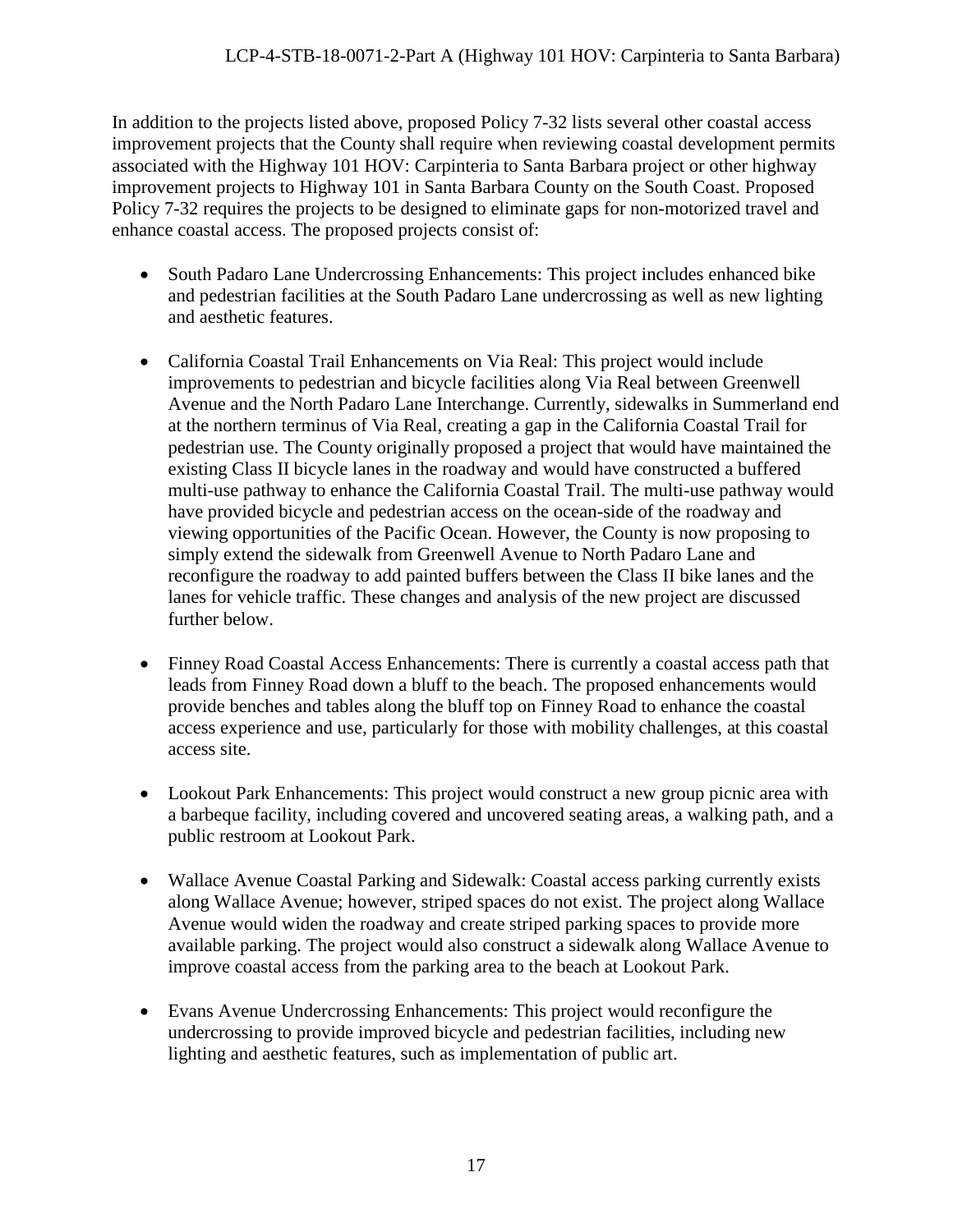- Eucalyptus Lane Sidewalk Extension: Extension of the sidewalk on Eucalyptus Lane in Montecito would occur from the San Ysidro Road/Highway 101 interchange south to the railroad tracks. This project would complete a gap in the sidewalk on Eucalyptus Lane that provides access to the beach.
- San Ysidro Road Roundabout: The San Ysidro Road roundabout would be located at the intersection of San Ysidro Road, North Jameson Lane, and the Highway 101 northbound on- and off-ramps. The San Ysidro Road roundabout project would establish a new roundabout in order to enhance multi-modal circulation, intersection capacity and efficiency, and improve coastal access. As part of this project, the intersection of San Ysidro Road, South Jameson Lane, and the Highway 101 southbound on- and off-ramps would be improved by turning this intersection into an all-way stop intersection, since both the south and north intersections on San Ysidro Road function together.
- Olive Mill Road Roundabout: The Olive Mill Road roundabout would be located at the intersection of Olive Mill Road, North Jameson Lane, Coast Village Road, the Highway 101 northbound on-ramp, and the Highway 101 southbound on-ramp and would establish a new roundabout in order to enhance multi-modal circulation and intersection capacity and efficiency as well as improve coastal access.

The proposed amendment, which includes the public access and recreation projects listed above, will allow for transportation improvements that will enhance public access to and along the coast, which is consistent with the provisions of Section 30210 of the Coastal Act to maximize coastal access and recreation. Additionally, both of the proposed Policies 7-31 and 7-32 require the public access and recreation projects listed within them to be completed and open to the public no later than completion of the adjacent phase of construction for the Highway 101 project. This will ensure that the projects specifically intended to maximize public access are implemented at the same time the Highway 101 HOV Lanes project is implemented.

Since submittal of the proposed amendment, the County has conducted additional feasibility studies for the proposed public access projects. As a result of the feasibility study for the multiuse pathway along Via Real, the County found that there was not enough room between the road and highway to be able to feasibly add a  $10 - 12$  ft. multi-use pathway. Additionally, the County found that several utilities, including a gas line between Via Real and Highway 101, would need to be moved in order to construct the pathway, which also contributed to a request for revision to the project. Instead of the construction of a multi-use pathway, which would have accommodated pedestrians and bicyclists, the County is now proposing to simply extend the sidewalk on the ocean side of Via Real from Greenwell Avenue to Padaro Lane and reconfigure and restripe the road to allow for buffered Class II bicycle lanes on either side of the road. The new proposal would avoid the utilities because the road would be widened more to the mountain side of the road than the originally proposed project and would also have an overall smaller footprint than the originally proposed project. The extended sidewalk would complete a gap in the California Coastal Trail for pedestrians on the ocean side of Via Real. Currently, an equestrian/pedestrian pathway exists on the inland side of Via Real; however, this path is not compliant with the Americans with Disabilities Act (ADA). The new sidewalk on the ocean side of the road is proposed to provide an ADA compliant pathway consistent with the original proposed project.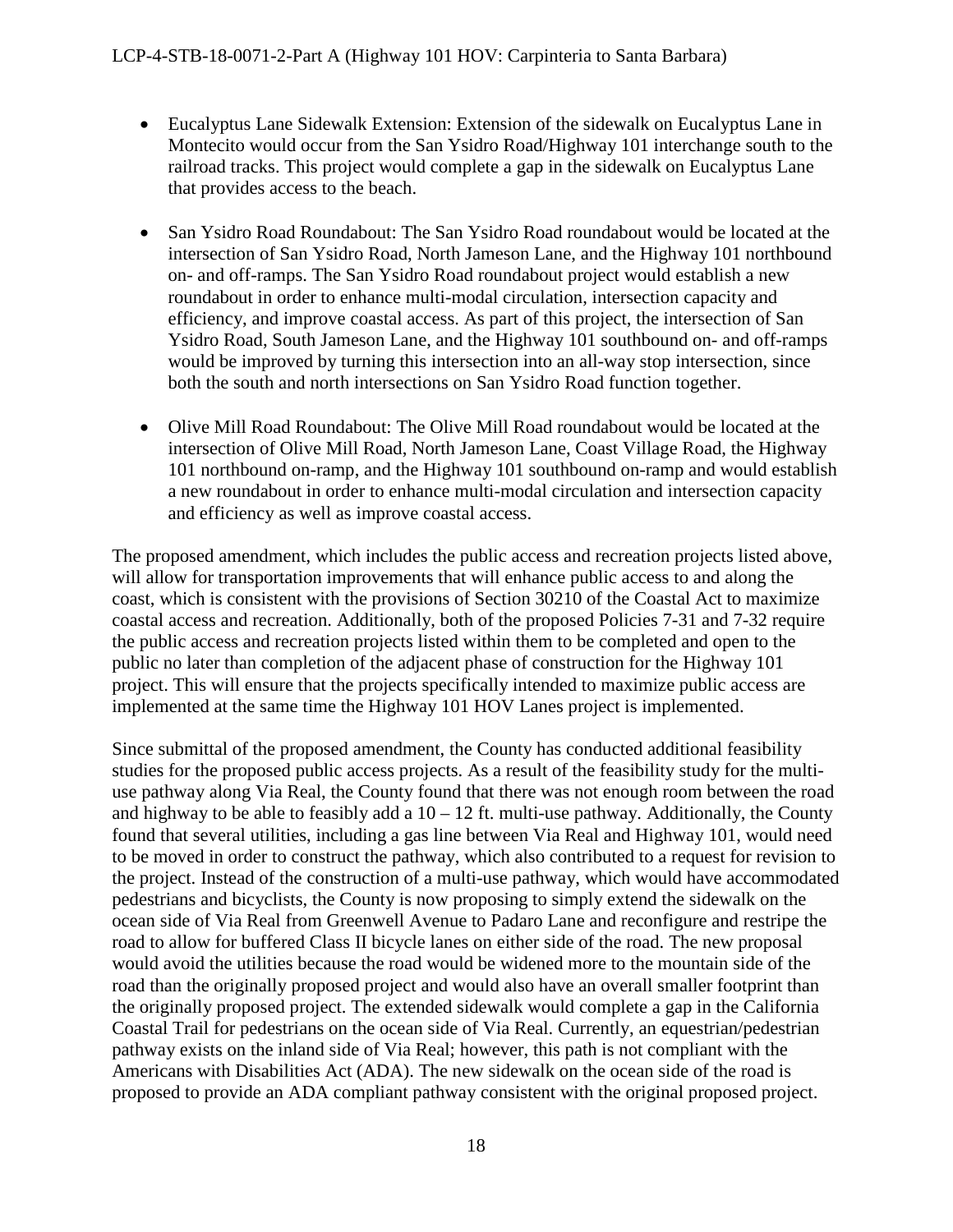The Class II bicycle lanes in the roadway would be buffered from vehicle traffic by a 2 to 3 ft. wide striped area on the road, which would create safer conditions than what the existing Class II bicycle lanes provide. It is also important to note that the County and Caltrans analyzed many potential Coastal Trail alternatives along this stretch of coast between North Padaro Lane and Loon Point, including alternatives on the ocean side of the highway, in order to provide the best coastal trail experience for users. However, there were a number of constraints associated with siting a trail seaward of Via Real that made those alternatives infeasible. Therefore, the proposed changes to the public access facilities on Via Real would still improve conditions and provide a coastal experience for both pedestrians and bicyclists, while maintaining the existing equestrian/pedestrian facilities. In order to allow for this change, the project description within proposed Policy 7-32 must be changed. The County has suggested revised language that is consistent with the public access policies of the Coastal Act and the existing policies in the LCP. Therefore, **[Suggested Modification No. 1](#page-8-0)** is necessary to revise proposed LUP Policy 7-32 in order to provide for the County's proposed changes to public access along Via Real. Because the detailed language for the Via Real project is not provided for in the proposed IP amendment, a suggested modification to the IP amendment is not necessary for the amendment to be consistent with the LUP as amended.

In addition to proposed Policies 7-31 and 7-32, proposed Policy 7-33 requires the County to strongly encourage development of new pedestrian and/or bicycle-friendly paths along the highway corridor. This policy, along with the Santa Claus Lane bikeway and other public access projects listed above, will promote non-motorized travel, which is consistent with Section 30253 of the Coastal Act to reduce vehicle miles traveled. Policy 7-33 also requires improvements to Highway 101 to not remove existing bikeways or pedestrian paths or preclude development of proposed bikeways or pedestrian paths that are identified in the County's Comprehensive Plan, Coastal Land Use Plan, and community plans without providing comparable or better replacement facilities. Again, this language ensures that maximum public access is provided, including methods of non-motorized travel, by requiring existing public access to not be reduced, as consistent with Coastal Act Sections 30210 and 30253.

The proposed Transportation Corridor Wetland Overlay District (TCWO), which would be a new overlay in the Implementation Plan (IP), implements proposed Policies 7-31 and 7-32 by restating the projects listed in Policy 7-31 and providing for other coastal access improvements associated with the Highway 101 project as identified in Policy 7-32. Therefore, the TCWO provides for the public access and recreation projects listed in Policies 7-31 and 7-32, which directly carries out the proposed LUP policies. Further, the projects listed in the TCWO and the requirement that the projects are completed at the same time the adjacent phase of the Highway 101 project is completed will increase public access opportunities within the Carpinteria, Toro Canyon and Summerland areas consistent with existing LUP policies that encourage and require public access and recreation opportunities to be provided (see the policies in subsection 2 above).

Proposed section 35-102G.3 of the TCWO requires comprehensive signage to be provided for all coastal public access improvements associated with the Highway 101 project to identify public parks, overlooks, parking areas, trails, and bicycle and pedestrian access-ways in order to assist the public in locating and recognizing these coastal public access facilities. The TCWO also requires the signage to include, where appropriate, the California Coastal Trail logo, adequate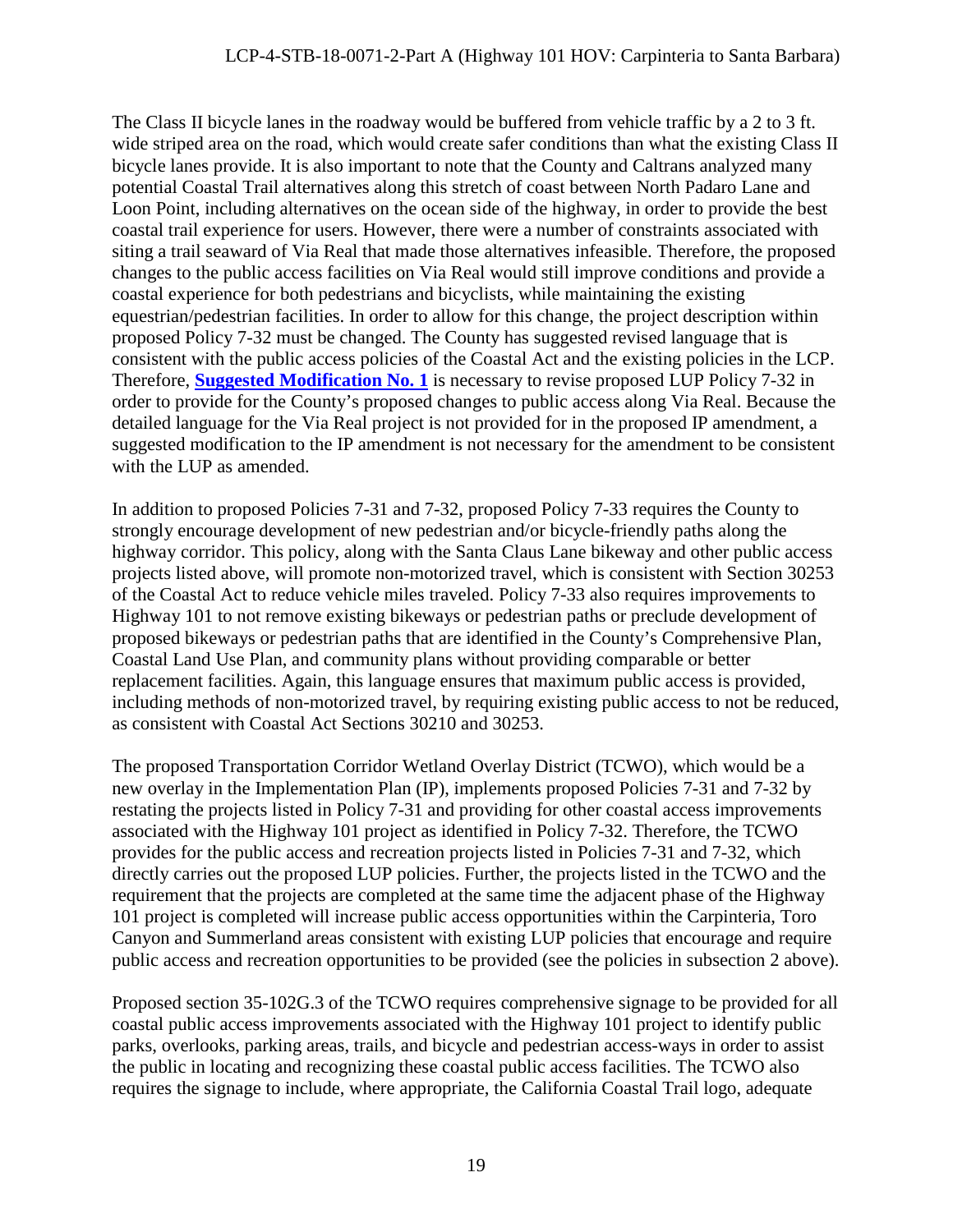safety information, such as road crossing signs and yield/warning signs on multi-use trails, and information on how to avoid adverse impacts to sensitive coastal resources when utilizing access-ways. The proposed overlay also requires the signs to be posted in English and Spanish. While providing trails, parking areas, and other public access and recreation amenities is vital to maximizing coastal access, providing signage is equally important so that such amenities can be located and used by the public. Requiring that comprehensive bi-lingual signage is provided will help ensure that maximum public access is provided consistent with Section 30210 and the existing and proposed LUP policies.

For all of the reasons stated above, the Commission finds that the LUP amendment, if modified as suggested, meets the requirements of and is in conformity with the public access and recreation policies of Chapter 3 of the Coastal Act, and the IP amendment, as submitted, conforms with and is adequate to carry out the public access and recreation policies of the certified LUP, as amended.

## <span id="page-19-0"></span>**C. BIOLOGICAL RESOURCES AND WATER QUALITY**

#### **1. Coastal Act Policies**

Section 30230 states:

*Marine resources shall be maintained, enhanced, and where feasible, restored. Special protection shall be given to areas and species of special biological or economic significance. Uses of the marine environment shall be carried out in a manner that will sustain the biological productivity of coastal waters and that will maintain healthy populations of all species of marine organisms adequate for long-term commercial, recreational, scientific, and educational purposes.* 

Section 30231 states:

*The biological productivity and the quality of coastal waters, streams, wetlands, estuaries, and lakes appropriate to maintain optimum populations of marine organisms and for the protection of human health shall be maintained and, where feasible, restored through, among other means, minimizing adverse effects of waste water discharges and entrainment, controlling runoff, preventing depletion of ground water supplies and substantial interference with surface waterflow, encouraging waste water reclamation, maintaining natural vegetation buffer areas that protect riparian habitats, and minimizing alteration of natural streams.* 

Section 30233, in relevant part, states:

*(a) The diking, filling, dredging of open coastal waters, wetlands, estuaries, and lakes shall be permitted in accordance with other applicable provisions of this division, where there is no feasible less environmentally damaging alternative, and where feasible mitigation measures have been provided to minimize adverse environmental effects, and shall be limited to the following:*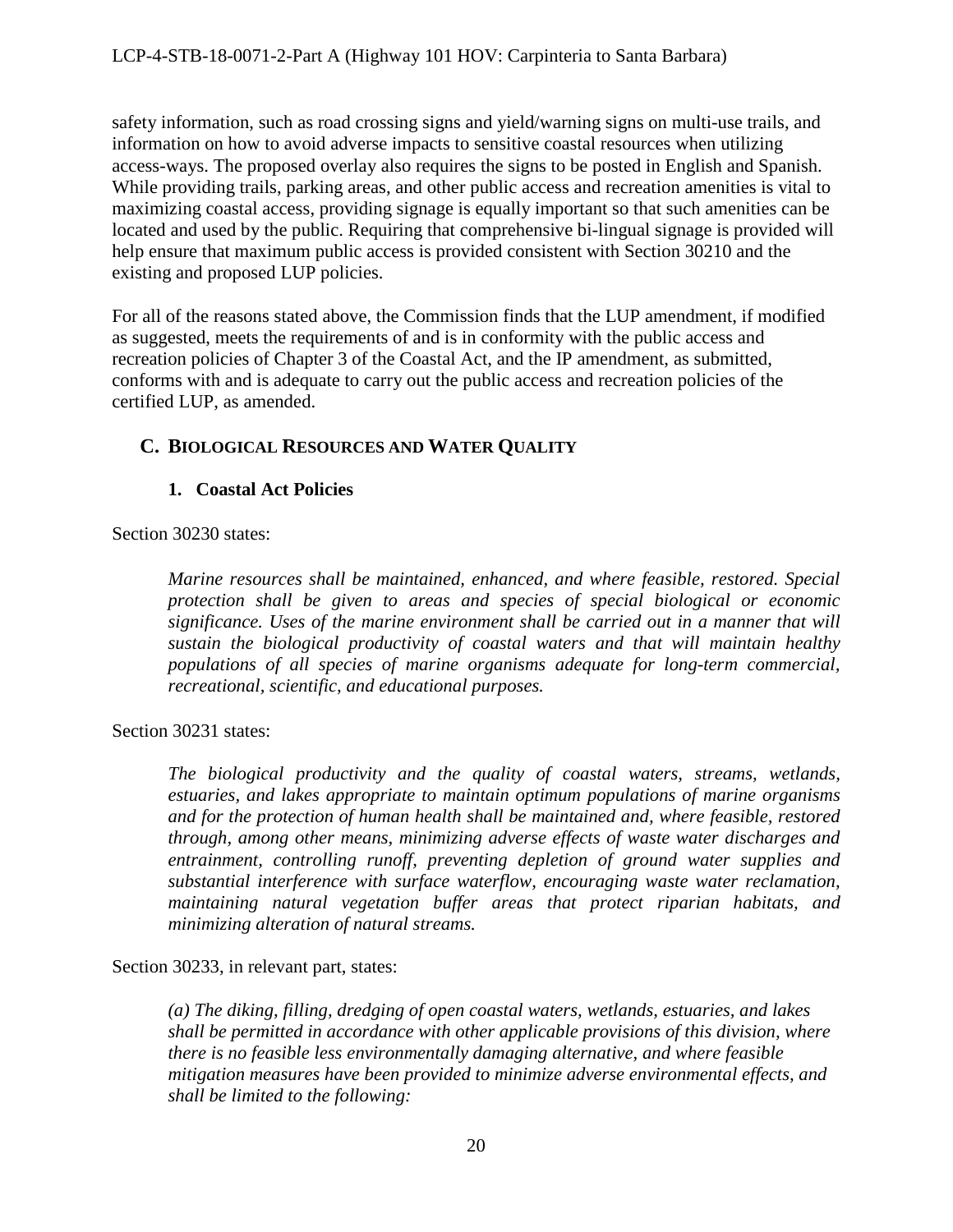*(1) New or expanded port, energy, and coastal-dependent industrial facilities, including commercial fishing facilities.*

*(2) Maintaining existing, or restoring previously dredged, depths in existing navigational channels, turning basins, vessel berthing and mooring areas, and boat launching ramps. (3) In open coastal waters, other than wetlands, including streams, estuaries, and lakes, new or expanded boating facilities and the placement of structural pilings for public recreational piers that provide public access and recreational opportunities. (4) Incidental public service purposes, including but not limited to, burying cables and pipes or inspection of piers and maintenance of existing intake and outfall lines. (5) Mineral extraction, including sand for restoring beaches, except in environmentally sensitive areas.*

*(6) Restoration purposes.*

*(7) Nature study, aquaculture, or similar resource dependent activities.*

*…*

Section 13577(b) of the Commission's regulations defines a wetland as follows:

- *(b) Wetlands.*
- *(1) … Wetland shall be defined as land where the water table is at, near, or above the land surface long enough to promote the formation of hydric soils or to support the growth of hydrophytes, and shall also include those types of wetlands where vegetation is lacking and soil is poorly developed or absent as a result of frequent and drastic fluctuations of surface water levels, wave action, water flow, turbidity or high concentrations of salts or other substances in the substrate. Such wetlands can be recognized by the presence of surface water or saturated substrate at some time during each year and their location within, or adjacent to, vegetated wetlands or deep-water habitats. For purposes of this section, the upland limit of a wetland shall be defined as:*
	- *(A) the boundary between land with predominantly hydrophytic cover and land with predominantly mesophytic or xerophytic cover;*
	- *(B) the boundary between soil that is predominantly hydric and soil that is predominantly nonhydric; or*
	- *(C) in the case of wetlands without vegetation or soils, the boundary between land that is flooded or saturated at some time during years of normal precipitation, and land that is not.*
- *(2) For the purposes of this section, the term "wetland" shall not include wetland habitat created by the presence of and associated with agricultural ponds and reservoirs where:*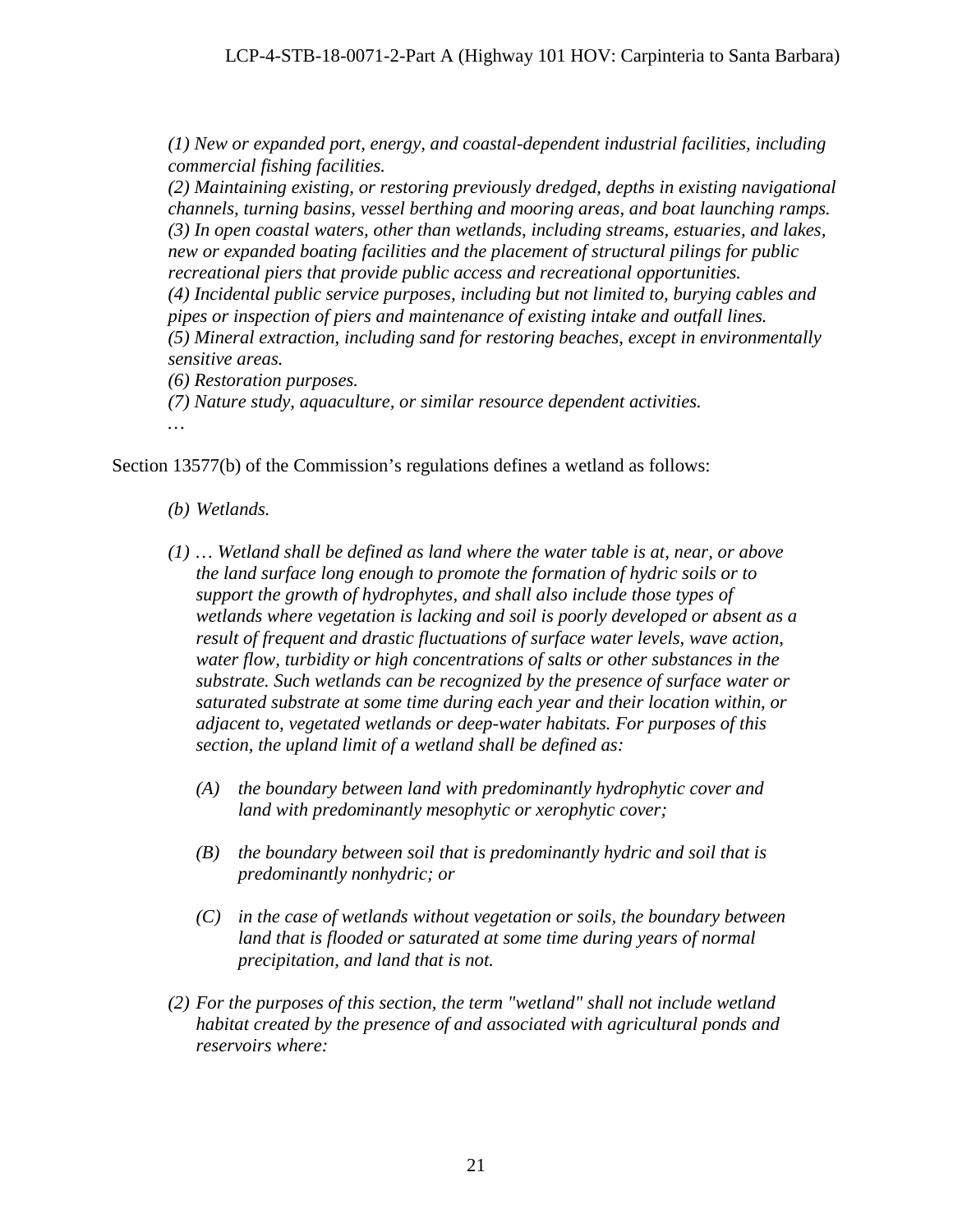- *(A) the pond or reservoir was in fact constructed by a farmer or rancher for agricultural purposes; and*
- *(B) there is no evidence (e.g., aerial photographs, historical survey, etc.) showing that wetland habitat pre-dated the existence of the pond or reservoir. Areas with drained hydric soils that are no longer capable of supporting hydrophytes shall not be considered wetlands.*

### **2. Applicable LUP Policies**

All Chapter 3 policies of the Coastal Act have been incorporated in their entirety in the certified County LUP as guiding policies pursuant to Policy 1-1 of the LUP. The LUP also contains the following policies:

Policy 1-2 states:

*Where policies within the land use plan overlap, the policy which is the most protective of coastal resources shall take precedence.*

Policy 2-11 states:

*All development, including agriculture, adjacent to areas designated on the land use plan or resource maps as environmentally sensitive habitat areas, shall be regulated to avoid adverse impacts on habitat resources. Regulatory measures include, but are not limited to, setbacks, buffer zones, grading controls, noise restrictions, maintenance of natural vegetation, and control of runoff.* 

Policy 3-16 states:

*Sediment basins (including debris basins, desilting basins, or silt traps) shall be installed on the project site in conjunction with the initial grading operations and maintained throughout the development process to remove sediment from runoff waters. All sediment shall be retained on site unless removed to an appropriate dumping location.*

Policy 3-17 states:

*Temporary vegetation, seeding, mulching, or other suitable stabilization method shall be used to protect soils subject to erosion that have been disturbed during grading or development. All cut and fill slopes shall be stabilized immediately with planting of native grasses and shrubs, appropriate nonnative plants, or with accepted landscaping practices.* 

#### Policy 3-18 states:

*Provisions shall be made to conduct surface water to storm drains or suitable watercourses to prevent erosion. Drainage devices shall be designed to accommodate*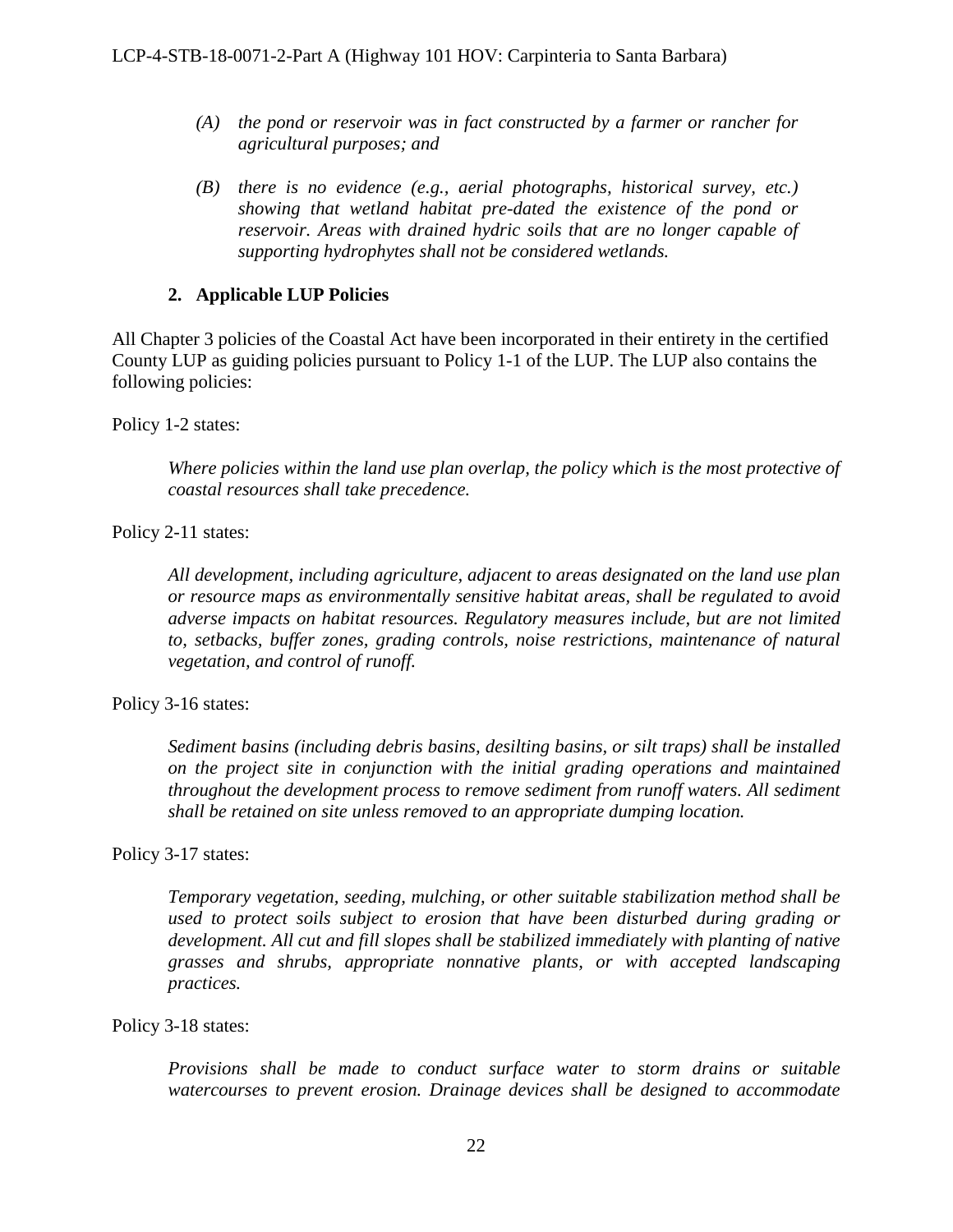increased runoff resulting from modified soil and surface conditions as a result of *development. Water runoff shall be retained on-site whenever possible to facilitate groundwater recharge.*

#### Policy 3-19 states:

*Degradation of the water quality of groundwater basins, nearby streams, or wetlands shall not result from development of the site. Pollutants, such as chemicals, fuels, lubricants, raw sewage, and other harmful waste, shall not be discharged into or alongside coastal streams or wetlands either during or after construction.*

#### Policy 9-9 states:

*A buffer strip, a minimum of 100 feet in width, shall be maintained in natural condition along the periphery of all wetlands. No permanent structures shall be permitted within the wetland or buffer area except structures of a minor nature, i.e., fences, or structures necessary to support the uses in Policy 9-10.*

*The upland limit of wetland shall be defined as: 1) the boundary between land with predominately hydrophytic cover and land with predominately mesophytic or xerophytic cover; or 2) the boundary between soil that is predominately hydric and soil that is predominately nonhydric; or 3) in the case of wetlands without vegetation or soils, the boundary between land that is flooded or saturated at some time during years of normal precipitation and land that is not.* 

*Where feasible, the outer boundary of the wetland buffer zone should be established at prominent and essentially permanent topographic or manmade features (such as bluffs,*  roads, etc.). In no case, however, shall such a boundary be closer than 100 feet from the *upland extent of the wetland area, nor provide for a lesser degree of environmental protection than that otherwise required by the plan. The boundary definition shall not be construed to prohibit public trails within 100 feet of a wetland.* 

#### Policy 9-11states:

*Wastewater shall not be discharged into any wetland without a permit from the California Regional Water Quality Control Board finding that such discharge improves the quality of the receiving water.* 

#### Policy 9-14 states:

*New development adjacent to or in close proximity to wetlands shall be compatible with the continuance of the habitat area and shall not result in a reduction in the biological productivity or water quality of the wetland due to runoff (carrying additional sediment or contaminants), noise, thermal pollution, or other disturbances.*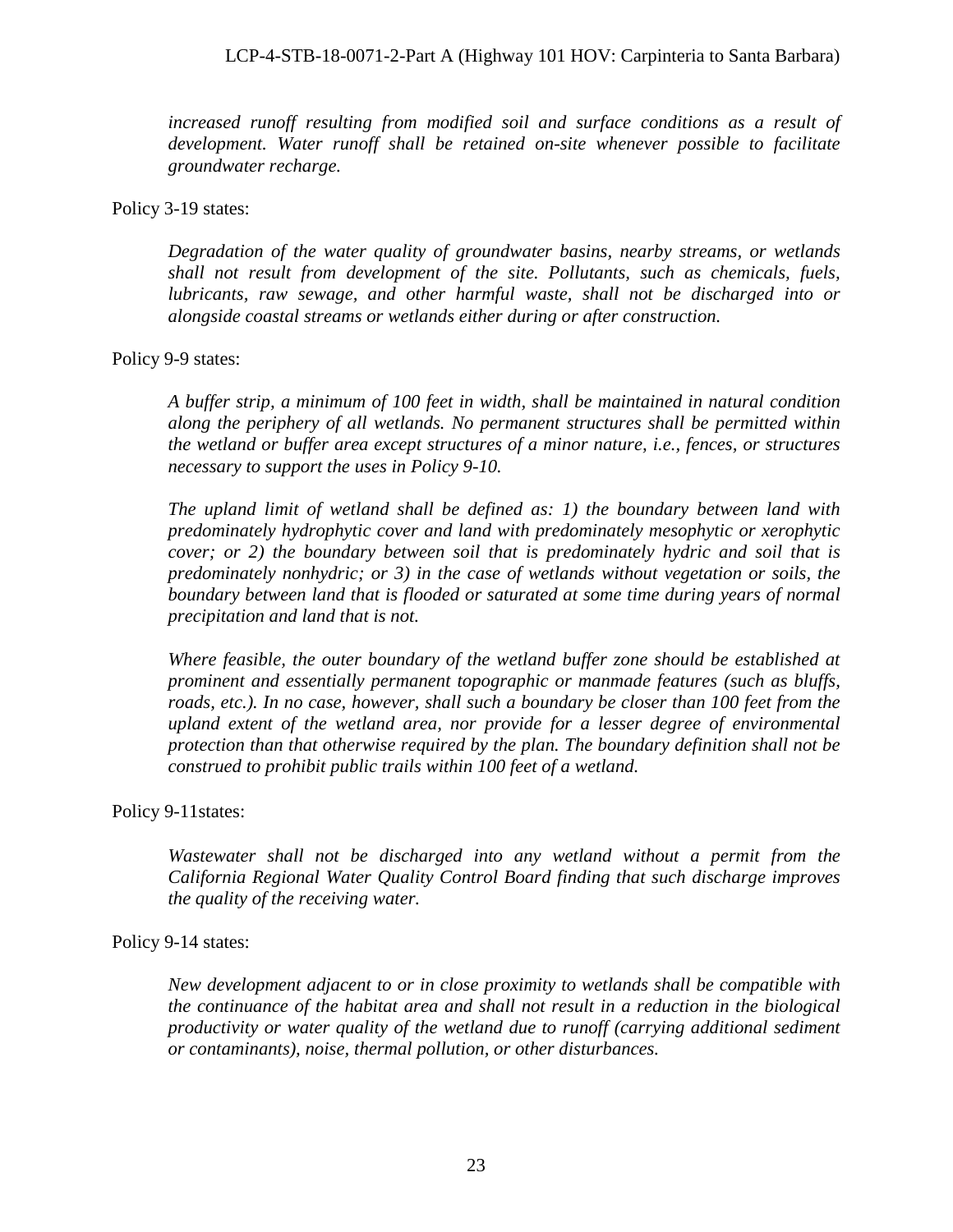### Policy 9-36 states:

*When sites are graded or developed, areas with significant amounts of native vegetation shall be preserved. All development shall be sited, designed, and constructed to minimize impacts of grading, paving, construction of roads or structures, runoff, and erosion on native vegetation. In particular, grading and paving shall not adversely affect root zone aeration and stability of native trees.*

Toro Canyon Plan Policy WW-TC-4 states:

*Development shall avoid the introduction of pollutants into surface, ground and ocean waters. Where avoidance is not feasible, the introduction of pollutants shall be minimized to the maximum extent feasible…* 

## **3. Consistency Analysis**

All Chapter 3 policies of the Coastal Act have been incorporated in their entirety in the certified County LUP as guiding policies pursuant to Policy 1-1 of the LUP. Coastal Act Section 30230 requires the maintenance, enhancement, and restoration of marine resources and assigns the highest protection to areas and species of special biological or economic significance. Section 30231 requires the protection of the biological productivity and quality of coastal waters and provides specific methods for achieving these protections. Section 30233 of the Coastal Act limits the fill of wetlands to specific, enumerated uses and also requires that any project that results in fill of wetlands provide adequate mitigation, and that the project be the least environmentally damaging alternative. In addition, the County's existing certified LUP contains numerous policies (listed in subsection 2 above) to protect wetlands and water quality within the County's coastal zone. In particular, LUP Policy 9-9 regulates development within wetlands and wetland buffers. This policy, which is intended to carry out the provisions of Section 30233, prohibits permanent structures within wetlands or wetlands buffers except for structures of a minor nature, such as fences, or structures necessary for light recreation or scientific and educational uses, such as bird watching and nature study. Policy 9-9 also requires a minimum 100 ft. buffer along the periphery of all wetlands.

#### **Wetlands**

The subject LCP amendment proposes to allow for the construction of a highway improvement and public access project that would result in adverse impacts to wetland habitats. The project components listed below (which would be allowable upon approval of the subject LCP amendment) would result in both temporary and permanent adverse impacts to wetland habitat and wetland buffers as depicted on [\(Exhibit 2\)](https://documents.coastal.ca.gov/reports/2018/12/F8b/F8b-12-2018-exhibits.pdf).

- The HOV lanes for the Highway 101 HOV: Carpinteria to Santa Barbara project
- Santa Claus Lane Bikeway
- Santa Claus Lane Beach Access and Streetscape Improvements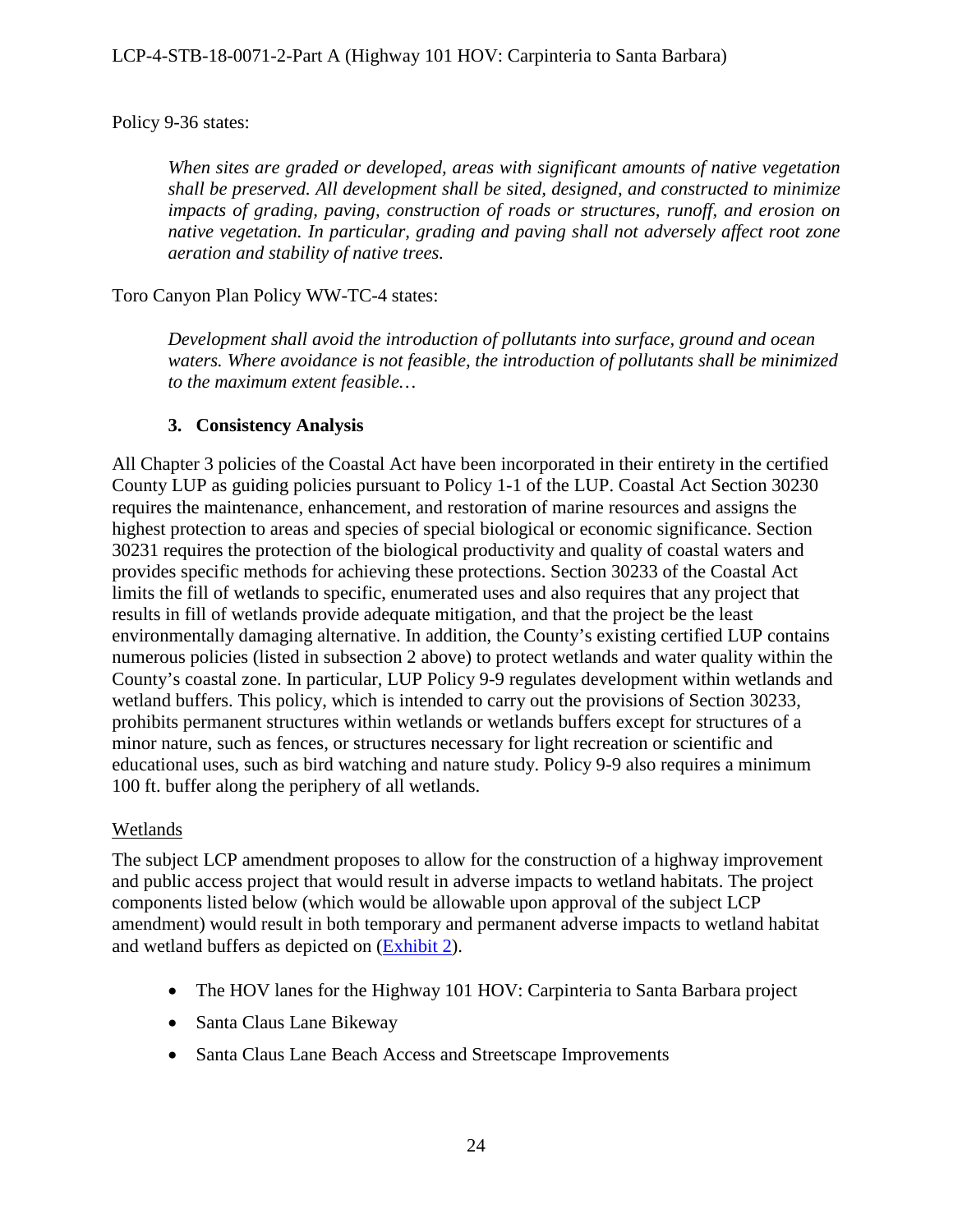The subject transportation project is not an allowed use within wetlands or wetland buffers under existing LUP Policy 9-9. In order to allow for the above listed project components, the LCP amendment proposes to amend the text of Policy 9-9 to create an exception for the subject transportation project [\(Exhibit 4\)](https://documents.coastal.ca.gov/reports/2018/12/F8b/F8b-12-2018-exhibits.pdf). However, approval of the proposed LCP amendment would create an inconsistency between the LCP and Section 30233 of the Coastal Act, but as described further in Section D of this report, the subject LCP amendment may be approved under the conflict resolution provision of the Coastal Act.

Although the proposed LCP amendment would allow for a project that cannot meet the allowable use test in Section 30233, it may be approved under the conflict resolution provision if it meets various requirements, including that there is no feasible less environmentally damaging alternative and that feasible mitigation measures have been provided to minimize adverse environmental effects. As stated previously, Caltrans reviewed four alternatives, including a no build alternative, through the EIR process and determined that there was no alternative for expansion of the highway that meets the purpose and objectives of the project without requiring wetland fill. Alternative 1 is the preferred alternative, which would allow for the most flexibility to avoid and minimize impacts to wetlands while also maintaining existing vegetation and allowing for new landscaping in the median and on the shoulder. Alternative 2 would have the largest footprint, and therefore, the greatest impact on wetlands. Alternative 3 would have the smallest footprint and fewest impacts on wetlands. However, the difference in impacts to wetlands between Alternative 1 and Alternative 3 is de minimis. Caltrans' analysis of the alternatives showed that Alternatives 1 and 3 would have the same impact on natural wetlands and creeks. Alternative 3, however, would temporarily impact 0.004 fewer acres of human-made wetlands than Alternative 1 and permanently impact 0.02 fewer acres of human-made wetlands. Caltrans determined that these differences were not significant to warrant implementation of Alternative 3 over Alternative 1, given that Alternative 1 would enhance the scenic quality of the highway corridor, while Alternative 3 would not. The Commission concurs with the findings that there is no less environmentally damaging alternative that would maintain the scenic character of the highway corridor and provide the important access improvements while impacting fewer wetlands.

It is anticipated that construction of the subject HOV lanes would impact approximately 0.084 acres of wetlands and approximately 0.33 acres of wetland buffer. Since the Santa Claus Lane Bikeway would be located between the highway and the Carpinteria Salt Marsh, the project would impact approximately 0.57 acres of wetland and 0.93 acres of wetland buffer. Finally, the Santa Claus Lane Beach Access and Streetscape Improvements project would impact approximately 0.40 acres of wetlands and 0.50 acres of wetland buffer, which are adjacent to the existing road. In total, the Highway 101 HOV: Carpinteria to Santa Barbara project would impact 1.054 acres of wetland and 1.76 acres of wetland buffer.

As proposed, the Transportation Corridor Wetland Overlay (TCWO) contains several standards that require comprehensive mitigation for adverse impacts to wetland habitat areas and their buffers. Two categories of wetland areas have been identified within the TCWO area: natural and created wetlands. Natural wetlands include wetlands associated with creeks and areas near the Carpinteria Salt Marsh, and created wetlands are low functioning wetlands that are associated with highway infrastructure. As outlined within the TCWO, direct adverse impacts to natural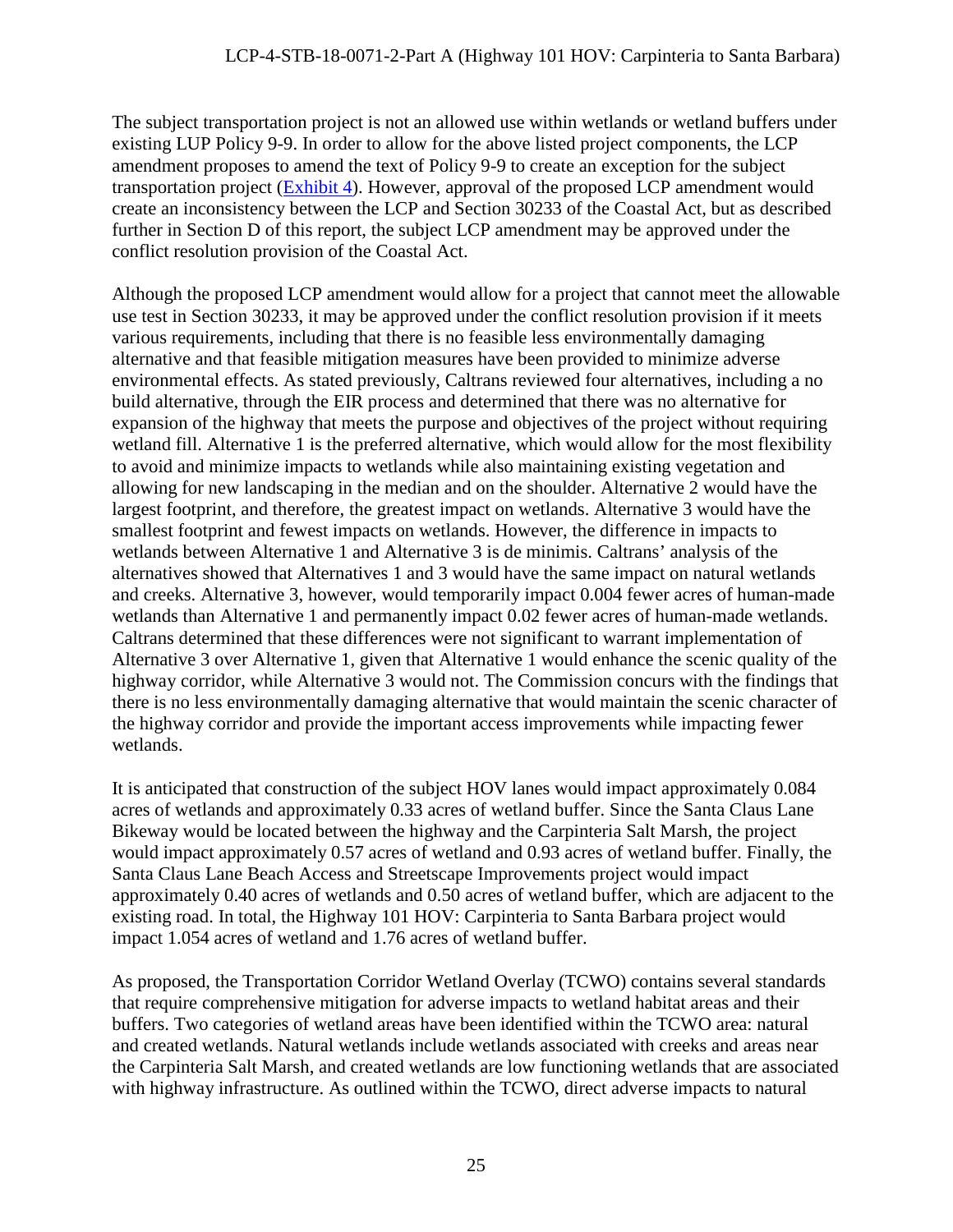wetlands would be mitigated at a 4:1 ratio through wetland establishment (creation) or wetland restoration, and direct adverse impacts to created wetlands would be mitigated at a 3:1 ratio. Indirect impacts to wetlands, such as development in wetland buffer areas, would be mitigated through wetland restoration or wetland enhancement of all available portions of the remaining buffer area through methods such as invasive species removal, native species planting, and water quality improvements. Lastly, temporary impacts to both natural and created wetlands would be mitigated at a 1:1 ratio. Any required mitigation measures would be implemented pursuant to a wetland enhancement, restoration, and/or creation plan prepared by a qualified biologist, and would include specific goals and success criteria, as outlined within the TCWO.

Approval of the subject LCP amendment and implementation of the proposed transportation project would allow for impacts to 1.054 acres of wetland habitat and 1.76 acres of wetland buffer located in the TCWO area. Although the LCP amendment would require impacts from the project to be minimized and mitigated, the LCP amendment would also allow for the approval of a project that is fundamentally inconsistent with Coastal Act policies that do not allow transportation uses in wetlands. As described in Section D of this report, the project may be approved under the conflict resolution provisions of the Coastal Act. However, measures must be taken to minimize impacts to the maximum extent feasible, to mitigate the project's impacts to wetlands, and to structure the LCP so that it requires a project that comes as close to compliance as possible with the Chapter 3 policies discussed above. As proposed to be amended, the LCP requires on and off-site habitat restoration, creation or enhancement to offset the impacts of the project, requires adequate mitigation ratios for biological resource impacts, and would therefore result in a project that comes as close to compliance as possible with Section 30233.

In addition to wetland impacts, the subject transportation project would also result in riparian impacts at Arroyo Paredon, Romero, Oak, and San Ysidro creeks due to bridge replacements at these locations. However, the LCP allows public infrastructure projects, such as culverts and bridges, in stream corridors and riparian habitat when no alternative or other location is feasible and when the best mitigation measures are incorporated into the project (LUP Policy 9-38). Caltrans evaluated numerous project alternatives, as previously discussed, and determined that the proposed project purpose and objectives could not be achieved without impacts to riparian habitat, since the existing freeway crosses several creeks and riparian areas. Further, Caltrans proposes mitigation ratios of 3:1 for impacted willows as well as coast live oaks and western sycamores that are greater than 6 inches in diameter at breast height and a mitigation ratio of 1:1 for Monterey cypress and Monterey pine. Therefore, the riparian impacts as a result of the subject transportation project would be consistent with the existing LCP.

# Water Quality

Implementation of the subject transportation project would result in an increase of impervious surfaces through the construction of new road surfaces, which would result in two long term impacts to the natural hydrologic balance of coastal waters. The first impact on water quality is due to the introduction of pollutants. Pollutants commonly detected in highway runoff include:

• Petroleum products (e.g., gasoline, diesel fuel, motor oil and other lubricants) are common pollutants deposited on the highways and Caltrans' rights-of-way. Some fuels and lubricants contain additives, which may themselves be toxic to humans and aquatic life.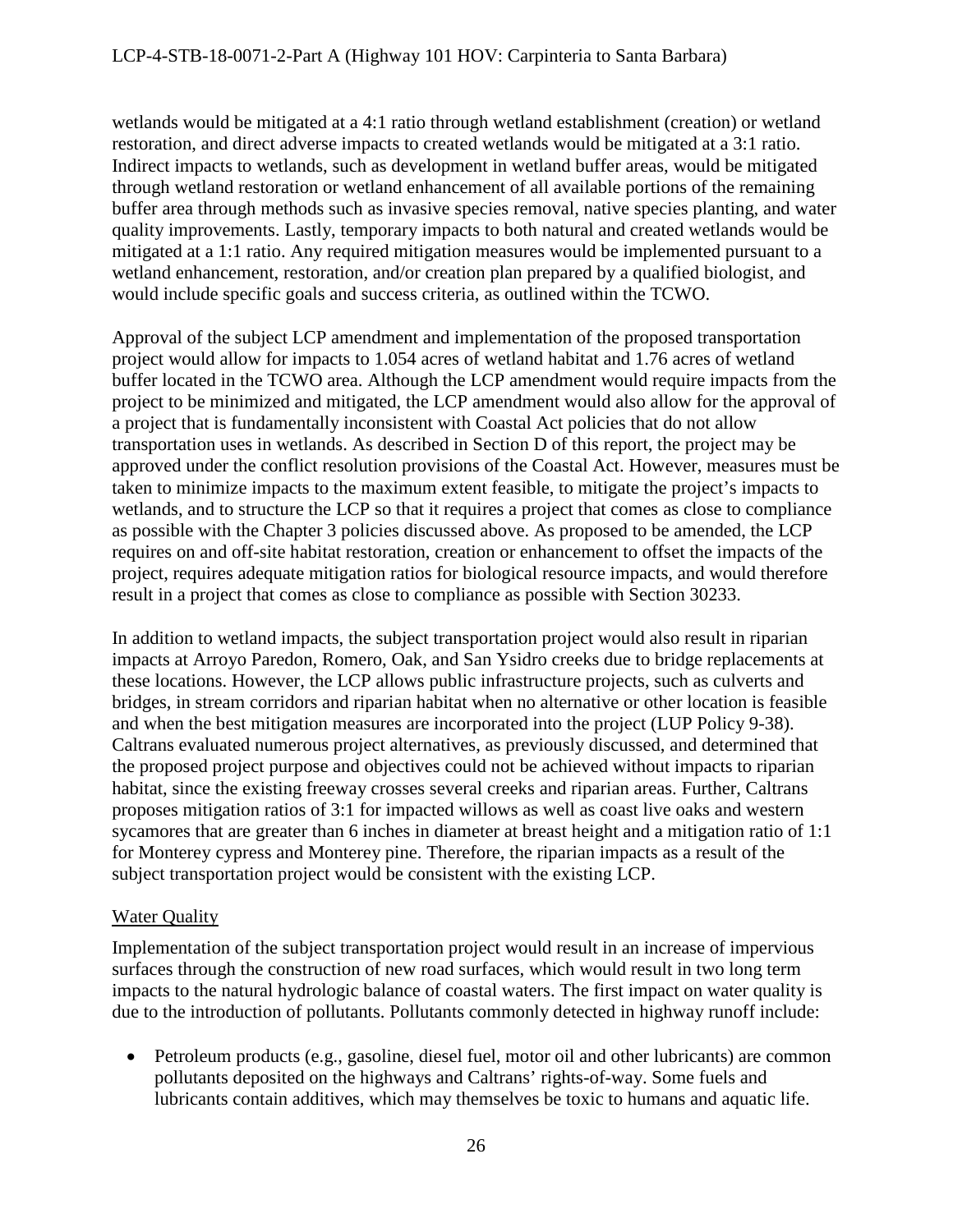Potential sources of petroleum products from Caltrans' activities include leaks from vehicles and machinery and maintenance activities such as fueling, changing oil and washing. Although petroleum products are commonly used on a daily basis, it is important to be careful about how they are used and disposed.

- Sediment, when it significantly exceeds natural concentrations. Sometimes other potential pollutants (e.g., lead) may become attached to sediments and are transported with the sediments to receiving waters, increasing the potential for water quality impacts. Possible sources of sediment in runoff from highway maintenance activities include the tracking, transport and storage of loose bulk materials (e.g., sand or other aggregate), grading-related activities and soil erosion.
- Litter, defined as manufactured objects, and including items such as paper, aluminum cans, styrofoam cups, water bottles, and other items commonly discarded, which can be transported by wind and storm water into the storm drainage system.
- Dissolved and suspended metals. Metals found in highway storm water runoff are considered pollutants because above a certain threshold even low concentrations of these materials may harm aquatic life. These metals come from various sources and activities, including fuel combustion, brake pad wear (copper), tire wear (cadmium and zinc), metal corrosion, pressure-treated wood and creosote posts used for guard rails (arsenic), paints, herbicides and other materials.
- Nutrients, generally nitrogen and phosphorus, but also including other essential trace elements. Some of the possible sources of nitrogen and phosphorous from Caltrans' maintenance activities and facilities include storage of fertilizers, decaying plant materials from tree trimming, vegetation management surfactants and emulsifiers, and natural sources such as the mineralized organic matter in soils.
- Pathogenic microorganisms, including viruses, bacteria, protozoa and helminth worms, found in adjacent graded and landscaped areas. Sources are soil microorganisms and wild and domestic animal droppings.
- Pesticides, insecticides, and herbicides, which are used in Caltrans chemical weed control and integrated pest management activities.
- Asphalt and epoxy resins. A common product used extensively in Caltrans' maintenance activities is asphalt (especially cold mix), which, while not a pollutant under normal conditions of use, could potentially contribute pollutants to surface waters if mishandled or disposed of improperly. Some bonding, adhesive materials and protective coatings contain epoxy resins. Caltrans' maintenance activities that use epoxy resins include repairs of cracks, joints, bridges, barriers and irrigation lines.

Pollutants are washed off the impervious highway surfaces during rainfall events and become entrained in the highway runoff. The pollutants originate from the vehicles that travel on the highway, maintenance of the highway, and adjacent graded and landscaped areas. This runoff can reach coastal waters such as the streams, wetlands, and groundwater present in the project area.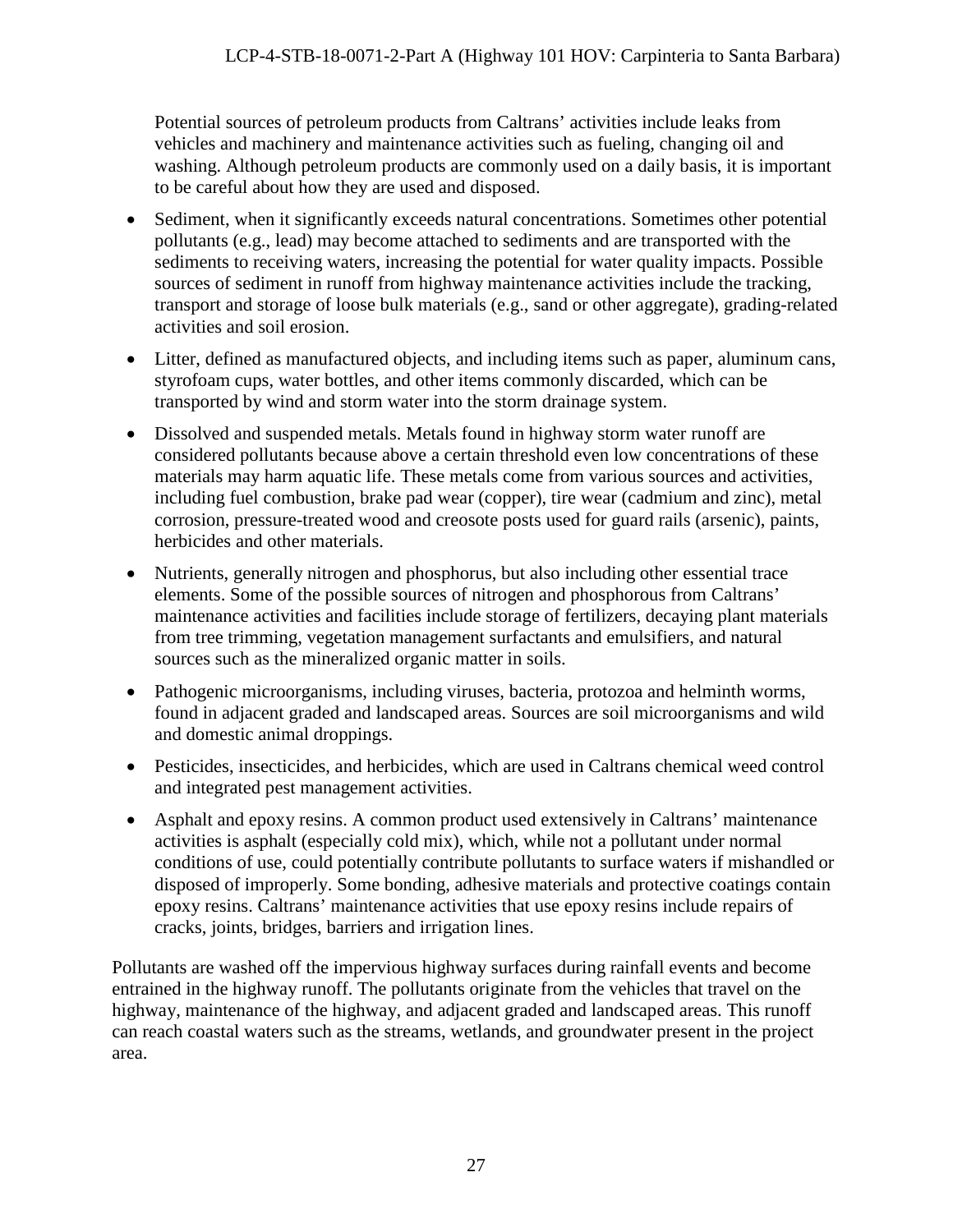The second impact on water quality is due to higher volumes and higher velocities of runoff during storms than existing conditions due to the addition of impervious surfaces. The drainage system for the highway also concentrates and often redirects runoff, which also may locally increase flow volumes and velocities in a given area. Adding volume and velocity of runoff can exceed the natural balance between runoff, sediment supply, and resistance to erosion of the bed and banks of a stream course, and result in accelerated erosion of the stream channel. Slight changes in hydrology, including changes in the pattern of runoff, can effect large changes in seasonal wetlands.

Section 30230 of the Coastal Act requires marine resources to be maintained, enhanced, and, where feasible, restored, while Section 30231 requires the biological productivity and quality of coastal waters, streams, and wetlands to be maintained by controlling runoff, preventing depletion of ground water supplies and substantial interference with surface waterflow, and maintaining natural vegetation buffer areas. Further, the County's existing LCP requires measures, such as sediment basins and vegetation of graded soil, to prevent erosion and to prevent polluted runoff from contaminating coastal waters.

From a water quality perspective, the greatest area of concern is the project's potential permanent contribution to impervious surface area by the new or widened roads. The project creates a larger surface area that will produce more runoff than the existing highway, commensurate with its size. As the area of impervious surface increases, it becomes incrementally more difficult to dissipate, infiltrate, or treat runoff. In order to minimize adverse impacts to water quality, the proposed TCWO requires each project associated with the Highway 101 HOV: Carpinteria to Santa Barbara project (i.e., the projects listed in Policies 7-31, 7-32, and the TCWO) to emphasize Low Impact Development to minimize runoff, include Best Management Practices in the design and construction of the project, and implement postconstruction water quality standards. Examples of these measures that are listed in the LCP amendment include, allowing soil-based or bioengineered BMPs to be located and maintained within wetland buffers only where there is no feasible alternative and where they would support wetland protection, grading to create topographic depressions that capture and detain runoff, amending onsite soils to increase infiltration, adding or replacing native plants in areas that receive runoff, and requiring infiltration BMPs to be designed to handle runoff in accordance with the most current National Pollutant Discharge Elimination System permit regulations.

The standards proposed in the TCWO serve to protect the quality of coastal waters and marine resources by preventing pollution and controlling runoff. Therefore, the Commission finds that proposed water quality standards within the TCWO described above are adequate to mitigate the adverse impacts on coastal waters that would result from implementation of the transportation project allowed under the subject LCP amendment, to the maximum extent feasible. In conclusion the LUP amendment as it relates to water quality will be adequate to carry out the provisions of Coastal Act Sections 30230 and 30231, and the IP amendment is consistent with, and adequate to carry out, the existing water quality policies of the LUP. The LUP Amendment is inconsistent with Coastal Act Section 30233; however, as described below, denial of the project would be inconsistent with Coastal Act policies related to maximizing public access and recreation, and approval of the project is, on balance, the most protective of significant coastal resources.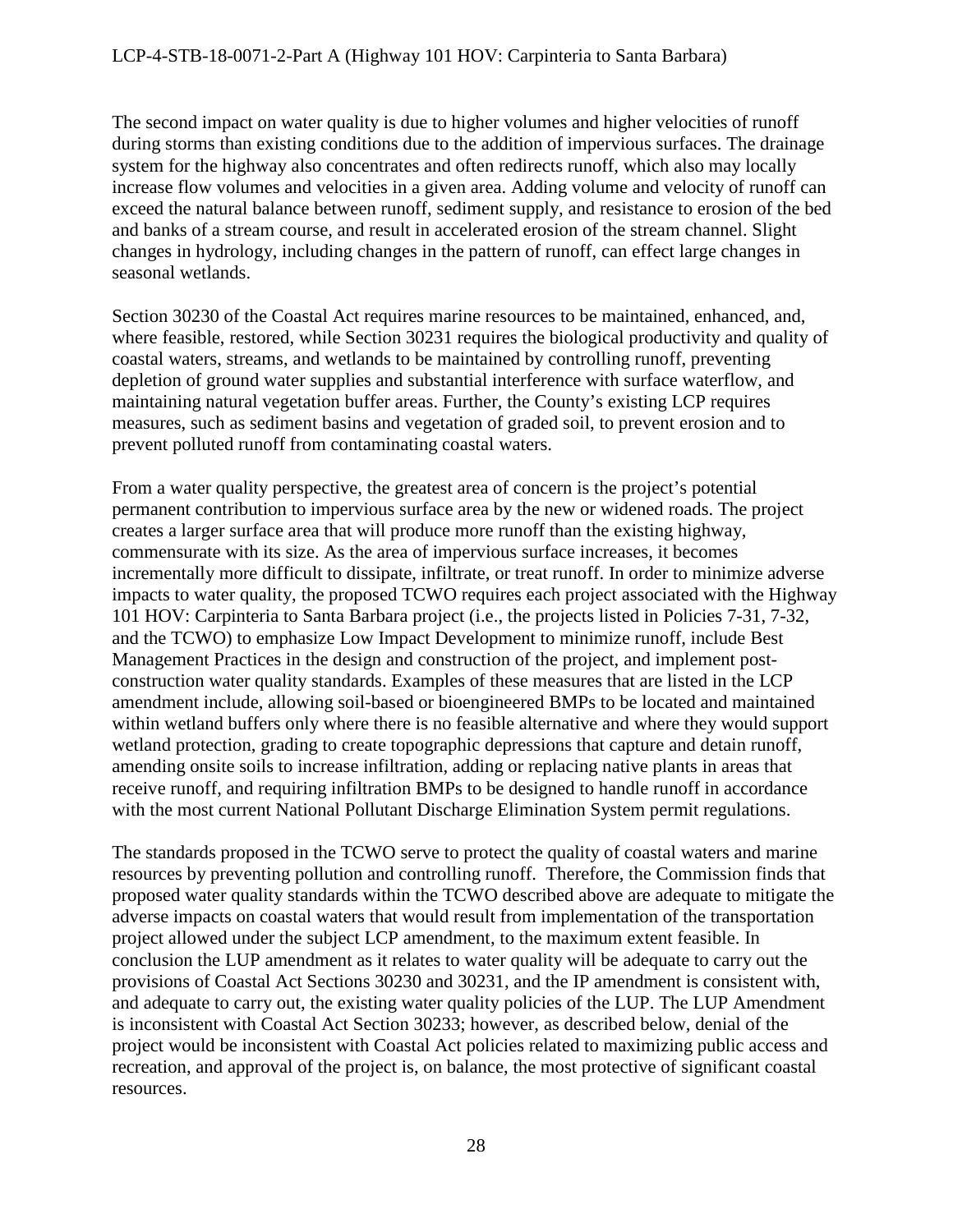# <span id="page-28-0"></span>**D. CONFLICT RESOLUTION**

#### Section 30007.5 of the Coastal Act states:

*The Legislature further finds and recognizes that conflicts may occur between one or more policies of the division. The Legislature therefore declares that in carrying out the provisions of this division such conflicts be resolved in a manner which on balance is the most protective of significant coastal resources. In this context, the Legislature declares that broader policies which, for example, serve to concentrate development in close proximity to urban and employment centers may be more protective, overall, than specific wildlife habitat and other similar resource policies.*

## Section 30200(b) of the Coastal Act states:

*Where the commission or any local government in implementing the provisions of this division identifies a conflict between the policies of this chapter, Section 30007.5 shall be utilized to resolve the conflict and the resolution of such conflicts shall be supported by appropriate findings setting forth the basis for the resolution of identified policy conflicts.* 

As noted previously in this report, the proposed project is inconsistent with Section 30233 (fill of wetlands) of the Coastal Act. However, as explained below, denying or modifying the proposed project to eliminate these inconsistencies would lead to nonconformity with Section 30210 related to public access. In such a situation, when a proposed project is inconsistent with one or more Chapter 3 policies, but denial of the project or modification of the project to render it consistent with those Chapter 3 policies would be inconsistent with another policy, Section 30007.5 of the Coastal Act provides for resolution of such a policy conflict.

# Analysis

Determining whether the conflict resolution provisions apply and then resolving conflicts through application of Section 30007.5 involves assessing whether the following seven criteria are satisfied:

- 1) The project, as proposed, is inconsistent with at least one Chapter 3 policy;
- 2) Denial of the project or implementation of the project as modified to eliminate the inconsistency would affect some other coastal resource(s) in a manner inconsistent with at least one other Chapter 3 policy that affirmatively requires some protection or enhancement of those resources that the project would otherwise provide;
- 3) The project, if approved, would be fully consistent with the policy that affirmatively mandates resource protection or enhancement;
- 4) The project, if approved, would result in tangible resource enhancement over existing conditions;
- 5) The benefits of the project are not independently required by some other body of law;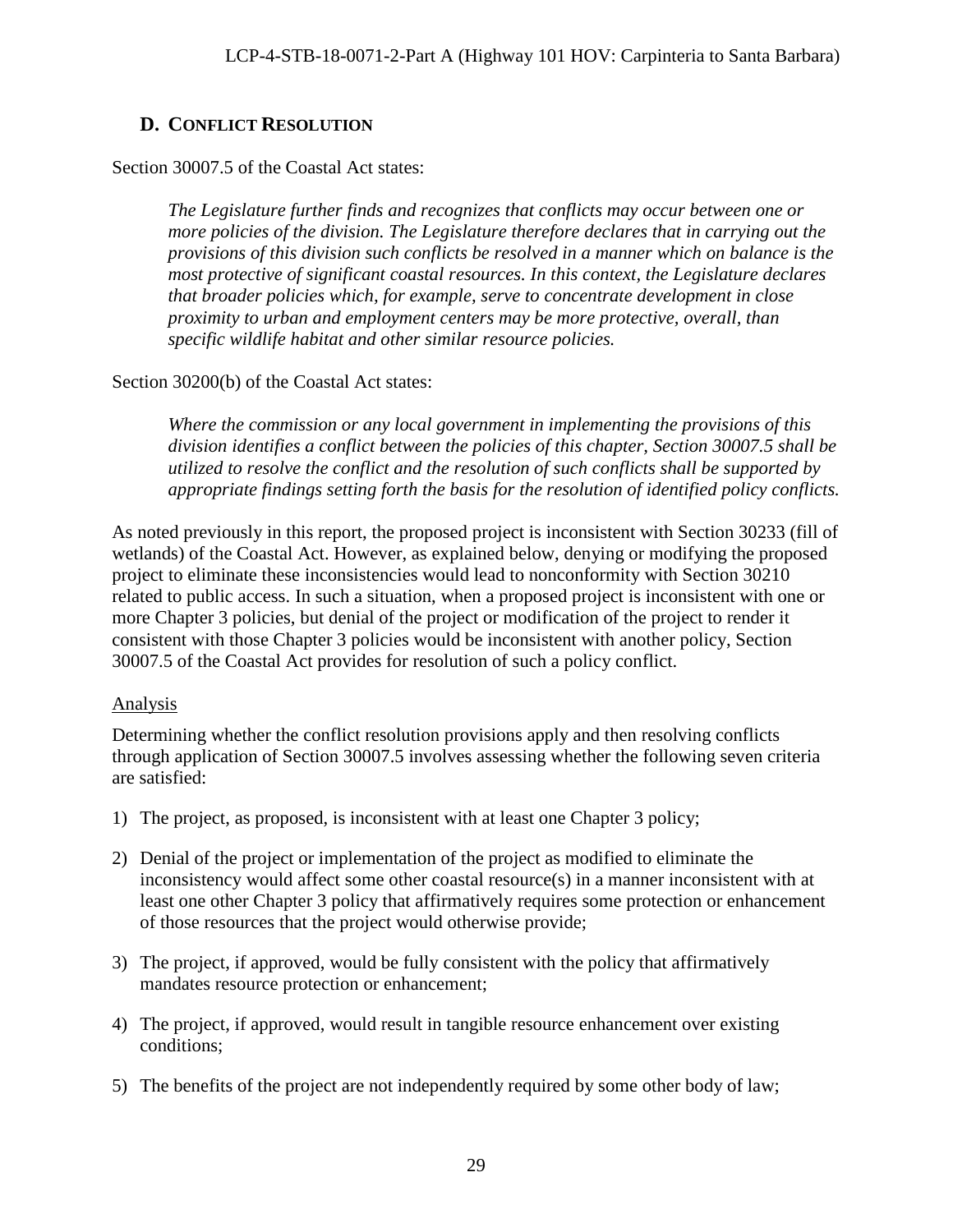- 6) The benefits of the project must result from the main purpose of the project, rather than from an ancillary component appended to the project to "create a conflict"; and,
- 7) There are no feasible alternatives that would achieve the objectives of the project without violating any Chapter 3 policies.

The proposed development meets all of the above criteria for applying conflict resolution, as follows:

## *Step 1*

First, for the Commission to apply Section 30007.5, a proposed project must be inconsistent with an applicable Chapter 3 policy. Approval of the subject LCP amendment, and subsequent construction of the subject transportation project, would be inconsistent with Coastal Act Section 30233, as indicated above, which limits the fill of wetlands to a specific list of allowable uses. The proposed LCP amendment is inconsistent with this section of the Coastal Act because it would allow for transportation and public access development that would include fill of wetlands, and transportation improvements are not a use for which fill in wetlands is allowable.

## *Step 2*

Second, denial of the project, or modification of the project to eliminate the inconsistencies with one or more Chapter 3 policies, would affect coastal resources in a manner inconsistent with at least one other Chapter 3 policy that affirmatively requires protection or enhancement of a resource that the project would protect or enhance. A true conflict between Chapter 3 policies results from a proposed project that is inconsistent with one or more policies, and for which denial or modification of the project would be inconsistent with at least one other Chapter 3 policy. Further, the policy inconsistency that would be caused by denial or modification of a project must be with a policy that affirmatively mandates protection or enhancement of certain coastal resources. In most cases, denying a proposed project would not cause adverse effects on coastal resources for which the Coastal Act mandates protection or enhancement, but would simply maintain the status quo. However, where denial of a project would result in significant impacts, for example to public access and recreation, as is the case with the proposed transportation improvement project, a conflict between or among two or more Coastal Act policies is presented.

While denial of the subject transportation project would prevent fill, and therefore be consistent with Coastal Act Section 30233, it would also fail to maximize access to the coast, and would instead maintain the status quo, which includes traffic congestion during peak weekday and weekend periods and a longer indirect bicycle and pedestrian route between Santa Claus Lane and the City of Carpinteria. As previously discussed, without the subject transportation project, the existing Highway 101 between Carpinteria and Santa Barbara would continue to become even less effective over time and result in increased congestion and delays to motorists, including those seeking access to the coast. Additionally, the benefits of promoting carpooling would not be realized. Further, improved bike lanes and pedestrian access proposed throughout the project area, including along Santa Claus Lane and the railroad adjacent to the Carpinteria Salt Marsh, could not be completed. As such, public access would not be maximized, which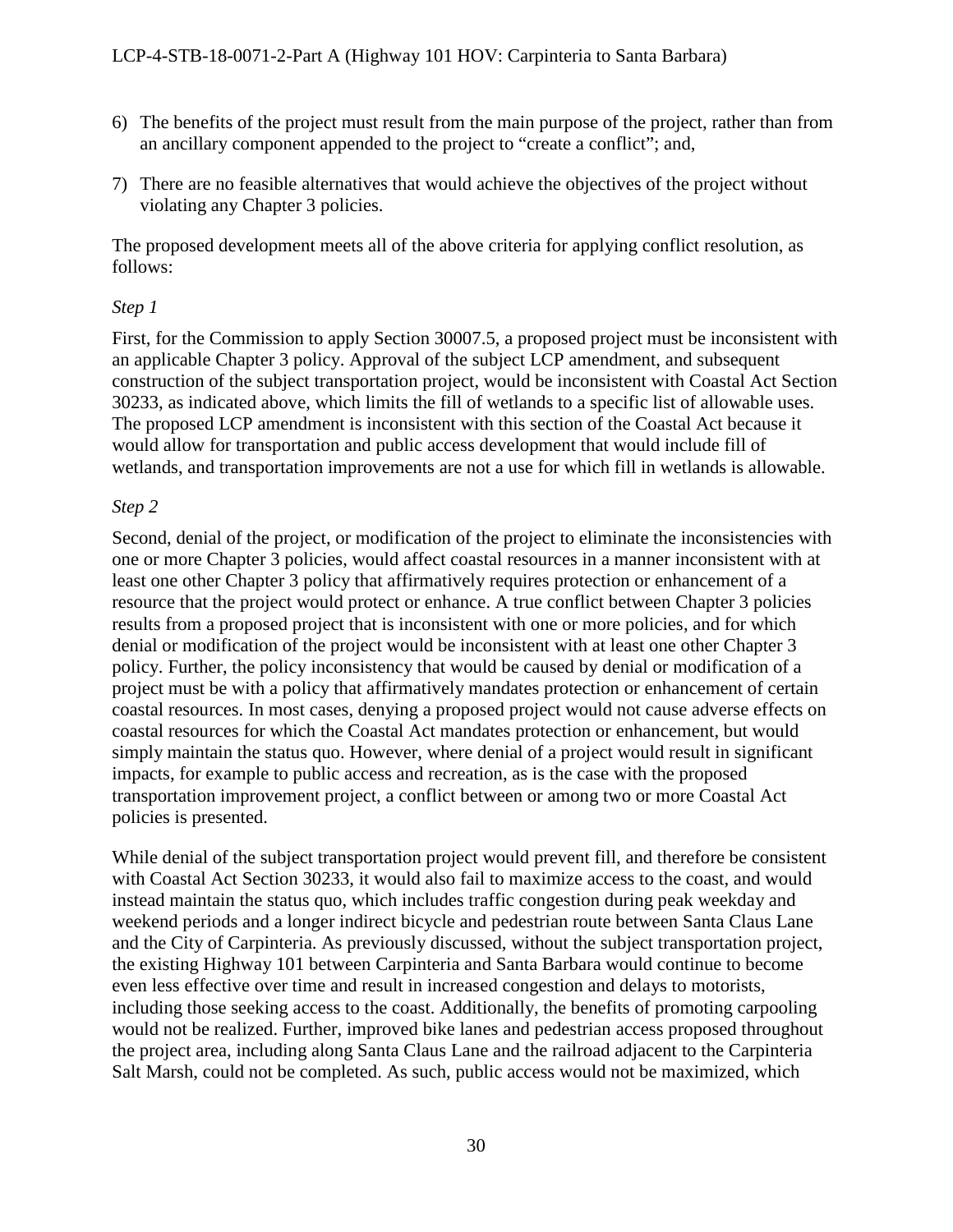would therefore be inconsistent with Section 30210, which affirmatively requires the Commission to provide maximum public access.

Additionally, as stated above, Caltrans analyzed several alternatives for widening Highway 101 to relieve congestion on this section of the coast. However, Caltrans determined that there was no feasible alternative that would provide improved access while not resulting in fill of wetlands and therefore be consistent with Section 30233. The highway already exists, already crosses a number of drainages, and has already been widened both up-coast and downcoast of the subject area. Accordingly, it would not be feasible to provide equivalent access and transportation improvements in other locations, and widening the freeway in this location will necessarily result in some impacts to wetlands. Further, the Santa Claus Bikeway and Santa Claus Lane Streetscape and Improvements projects would also result in impacts to wetlands, and the only way to not impact wetlands associated with these projects would be to deny the projects. Therefore, only denial of the Highway 101 HOV: Carpinteria to Santa Barbara project would be consistent with Section 30233, which would thus be inconsistent with Section 30210.

#### *Step 3*

The project, if approved, would be fully consistent with the policy that affirmatively mandates resource protection or enhancement. For denial of a project to be inconsistent with a Chapter 3 policy, the proposed project would have to protect or enhance the resource values for which the applicable Coastal Act policy includes an affirmative mandate. That is, if denial of a project would conflict with an affirmatively mandated Coastal Act policy, approval of the project would have to conform to that policy. If the Commission were to interpret this conflict resolution provision otherwise, then any proposal, no matter how inconsistent with Chapter 3 that offered a slight incremental improvement over existing conditions could result in a conflict that would allow the use of Section 30007.5. The Commission concludes that the conflict resolution provisions were not intended to apply to such minor incremental improvements.

In this case, the proposed amendment would allow for a project that would provide safe and long-term public access to the coast along this portion of Highway 101 as well as enhance existing public access and recreation amenities in the region. The proposed amendment would also require that all non-vehicular public access and recreation projects associated with the Highway 101 project be completed no later than the completion of the adjacent phase of the highway. Therefore, by requiring the associated public access and recreation projects in the text of the proposed amendment, the LCP amendment would ensure that maximum public access and recreational opportunities are provided, which is fully consistent with the Coastal Act's public access and recreation policies.

# *Step 4*

The project, if approved, would result in tangible resource enhancement over existing conditions. Although the project that would be allowed by the subject LCP amendment would result in impacts to wetland habitats, all wetland and wetland buffer impacts would be fully mitigated, as discussed above. Further, the Highway 101 project would result in tangible resource enhancement over existing conditions for several reasons. First, the highway would have an increased capacity due to the addition of an extra lane in each direction for high occupancy vehicles during peak commute hours. The extra lanes would be available to all vehicles during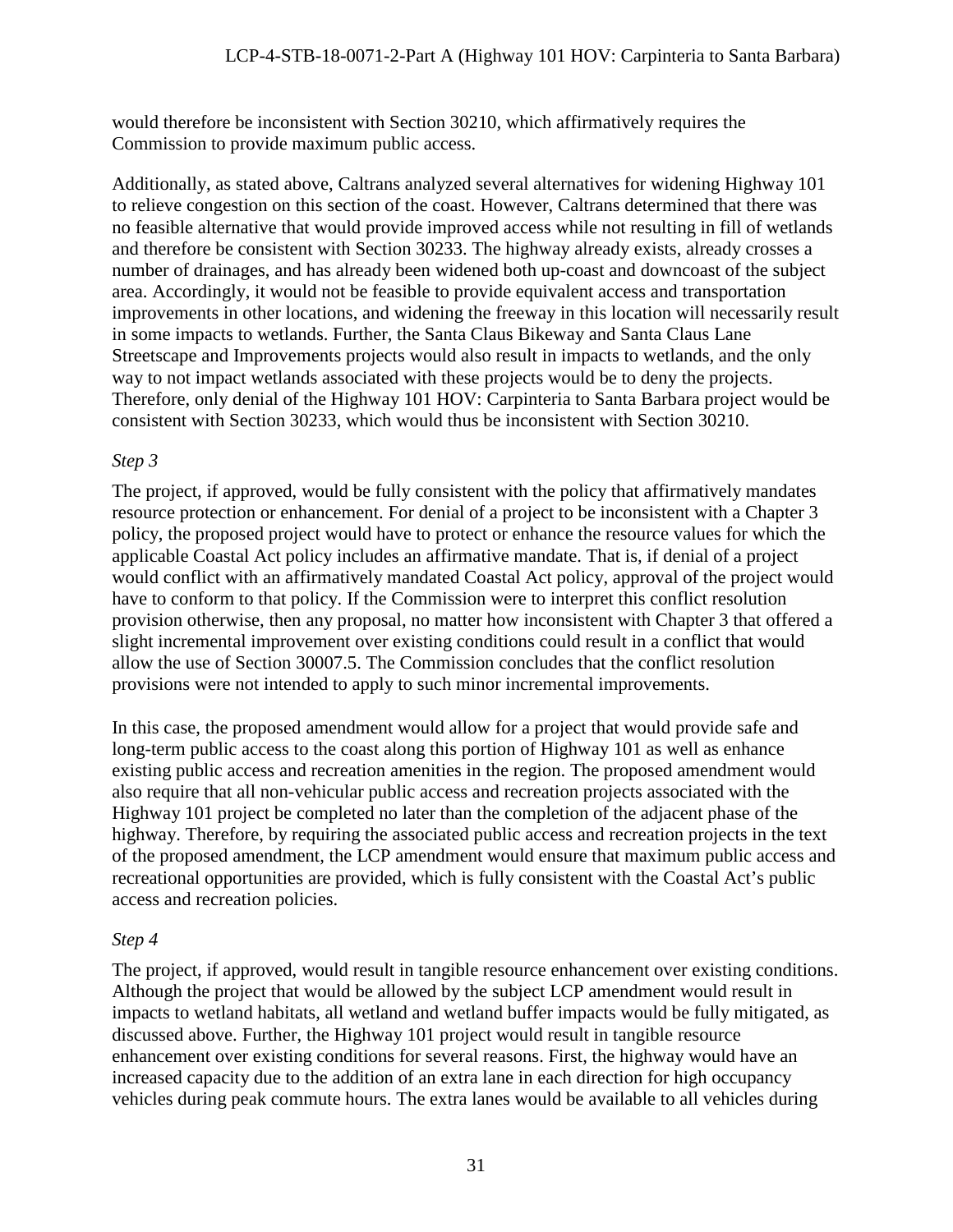all other hours of the week, including for coastal visitors on the weekends and midday during the week. The addition of HOV lanes will promote carpooling during peak hours to reduce traffic as well as greenhouse gas emissions, and expansion of the highway will enable travelers, including those seeking access to the coast, to get to their destinations sooner. Additionally, the project would include construction of a separated bike and pedestrian trail, which would bypass the current route through Carpinteria to provide improved public access to and along the coast, as well as an enhanced public recreational experience as compared to the current bike and pedestrian access on this portion of the coast, which forces cyclists and pedestrians to travel inland between the City of Carpinteria and points north. The new bikeway would provide a separated path directly adjacent to the coastal Carpinteria Salt Marsh. This bikeway would also help to further reduce traffic on the highway by providing a faster and more direct bike route between Carpinteria and Santa Barbara. Further, the improvements along Santa Claus Lane and installation of an at-grade pedestrian railroad crossing at Santa Claus Lane beach would also provide improved public access to and along the coast by creating more parking and a safer way to cross the railroad tracks at the popular beach location. Finally, the Santa Claus Lane bikeway and streetscape improvements will complete a gap in the California Coastal Trail between Ventura and Santa Barbara.

#### *Step 5*

The benefits of the project are not independently required by some other body of law. The benefits that would cause denial of the project to be inconsistent with a Chapter 3 policy cannot be those that a project proponent is already being required to provide pursuant to another agency's directive under another body of law. In other words, if the benefits would be provided regardless of the Commission's action on the proposed project, the project proponent cannot seek approval of an otherwise un-approvable project on the basis that the project would produce those benefits – that is, the project proponent does not get credit for resource enhancements that it is already being compelled to provide. For the Highway 101 project, Caltrans has an obligation to keep the highway open but has no obligation from another agency to construct the subject transportation improvement project. Likewise, neither Caltrans nor the County are required by other laws to complete the various other access improvements. Therefore, the transportation project that would be allowed by the proposed amendment meets this step.

#### *Step 6*

The benefits of the project must result from the main purpose of the project, rather than from an ancillary component appended to the project to "create a conflict." A project's benefits to coastal resources must be integral to the project purpose. If a project is inconsistent with a Chapter 3 policy, and the main elements of the project do not result in the cessation of ongoing degradation of a resource the Commission is charged with enhancing, the project proponent cannot "create a conflict" by adding to the project an independent component to remedy the resource degradation. The benefits of a project must be inherent in the purpose of the project; otherwise, project proponents could regularly "create conflicts" and then request that the Commission use Section 30007.5 to approve otherwise un-approvable projects. The balancing provisions of the Coastal Act could not have been intended to foster such an artificial and easily manipulated process, and were not designed to barter amenities in exchange for project approval.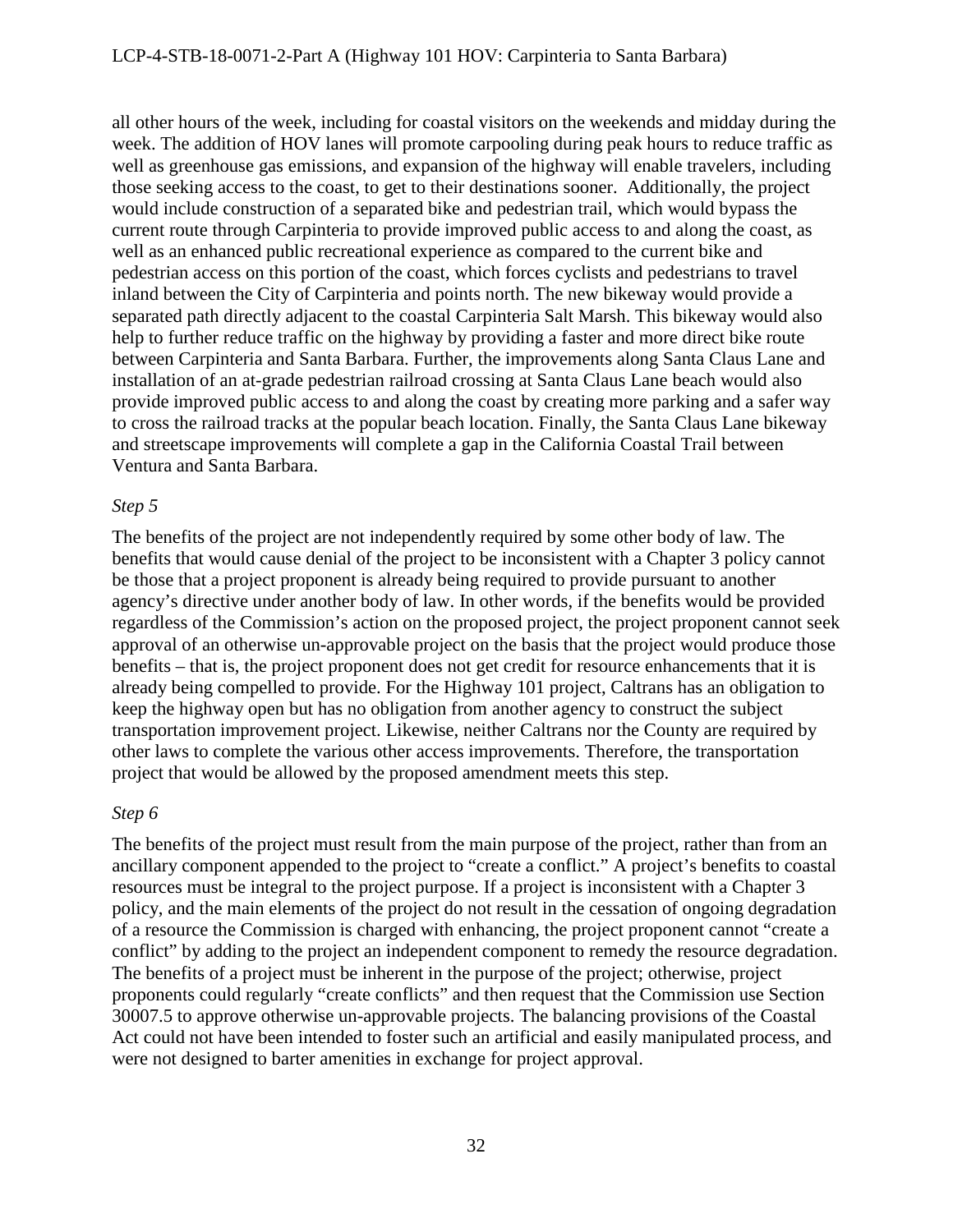In this case the benefits of the project result from its primary purpose – improved transportation for vehicles, bicyclists, and pedestrians along this portion of Highway 101. The bicycle and pedestrian improvements are integral parts of the project and were not simply added on in order to make the HOV lane portion of the project more palatable. The Santa Claus Bikeway is integrally related to the highway widening as it is not only adjacent to the widened freeway, but part of the freeway structure itself. Additionally, the bikeway, Santa Claus Lane streetscape improvements, California Coastal Trail enhancements and signage on Via Real, and several other public access components of the project are part of a long-term plan to create and upgrade the California Coastal Trail and provide a range of transportation options to and along the coast. Further, the proposed public access components are improvements that have been long planned by the County, including several that are proposed in the County's LUP (such as a bikeway along Santa Claus Lane).

#### *Step 7*

There are no feasible alternatives that would achieve the objectives of the project without violating any Chapter 3 policies, since all of the build alternatives would impact wetlands and the no build alternative would not achieve the project's goals.. As discussed in Section C above, Alternative 1 would allow for the most flexibility in avoiding and minimizing impacts to wetlands while also maintaining and enhancing the scenic quality of the corridor. Although Alternative 3 has a smaller footprint and fewer wetland impacts than Alternative 1, the difference in wetland impacts between the two alternatives is minimal. The project's EIR showed that Alternatives 1 and 3 would have the same impact on natural wetlands and creeks. However, Alternative 3 would temporarily impact 0.004 fewer acres of human-made drainage features (considered wetlands under the Coastal Act) than Alternative 1 and permanently impact 0.02 fewer acres of human-made drainage features than Alternative 1.The analysis conducted by Caltrans determined that these differences were not significant to warrant implementation of Alternative 3 over Alternative 1, given that Alternative 1 would maintain and enhance the scenic quality of the highway corridor, while Alternative 3 would not. Further, most of the widening would occur within the existing right-of-way, and the new lanes would be added on the inside of the existing lanes, although some widening would occur on the outside of the existing lanes as well. In this case, given the location of wetlands next to the existing highway alignment and the fact that the existing highway already crosses several creeks, other alternatives would still present the same Coastal Act inconsistencies as the subject proposal, since the alternatives would also impact wetlands. The only alternative that would not impact wetlands would be the no build alternative, which would not achieve the objectives of the project or provide the public access benefits the subject transportation project would provide.

# *Conclusion*

Based on the above, the Commission finds that the proposed project presents a conflict between Section 30233 and Section 30210 that must be resolved through application of Section 30007.5, as described below.

# Conflict Resolution

With the conflict among two Coastal Act policies established, the Commission must resolve the conflict in a manner which on balance is the most protective of significant coastal resources. In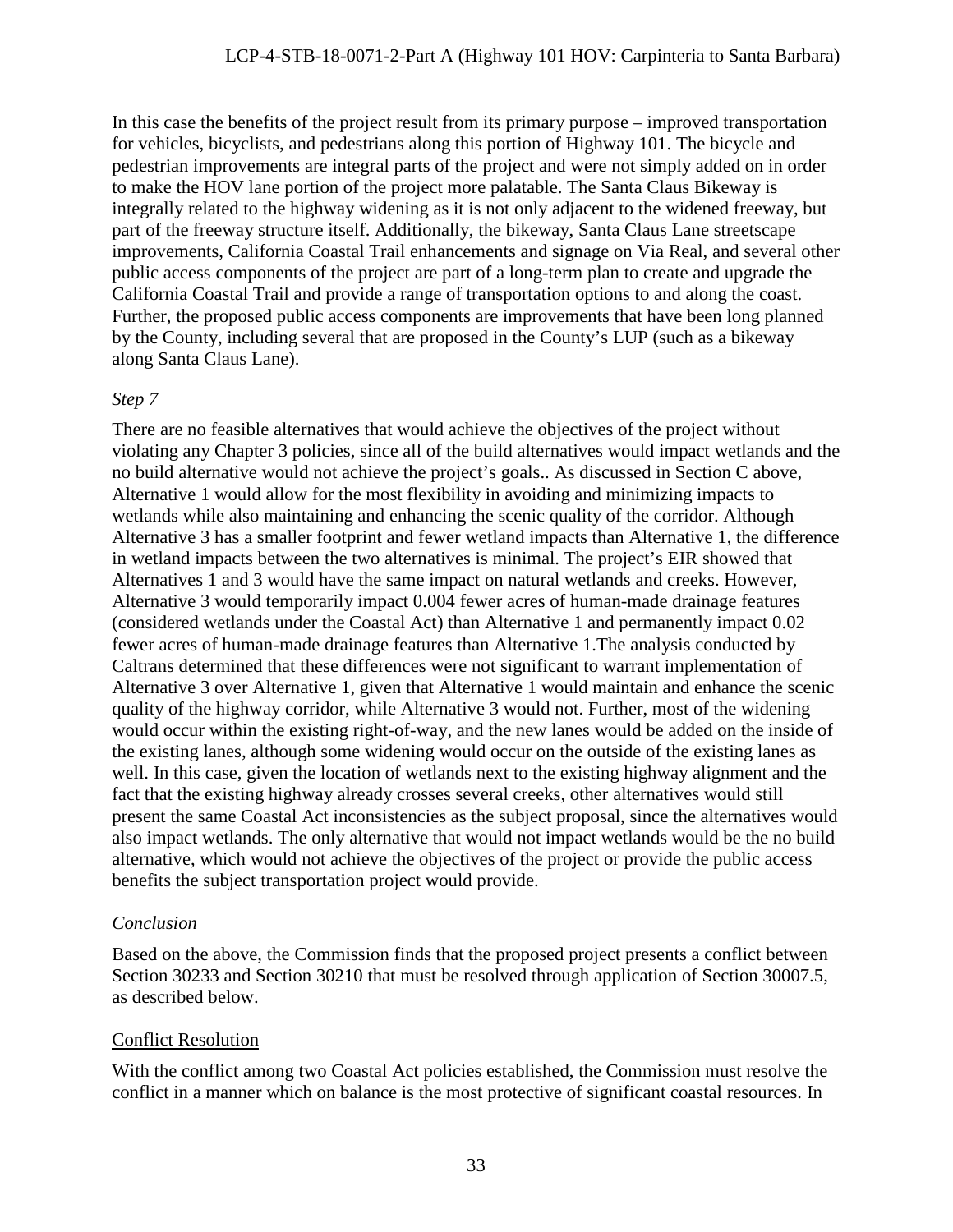reaching this decision, the Commission evaluates the project's tangible, necessary resource enhancements over the current state and whether they are consistent with resource enhancements mandated in the Coastal Act. In the end, the Commission must determine whether its decision to either deny or approve a project is the decision that is most protective of significant coastal resources.

In other instances, including for other Highway 101 widening projects, the Commission has found that transportation improvements that provide improved vehicular, bicycle, and pedestrian access are, on balance, more protective of coastal resources than impacts to wetlands or other resources.<sup>[3](#page-33-0)</sup> That is also the case here. Without the subject LCP Amendment that would allow these transportation projects, Highway 101 between Carpinteria and Santa Barbara would continue to become even less effective over time and result in increased congestion and delays to motorists, including those seeking access to the coast, as discussed on more detail above. Additionally, the Highway 101 HOV: Carpinteria to Santa Barbara project, which will promote carpooling, would not be realized. Finally, improved bike lanes and pedestrian access between Santa Claus Lane and Carpinteria Avenue, coastal access parking and pedestrian access improvements along Santa Claus Lane, an at-grade pedestrian railroad crossing from Santa Claus Lane to the beach, new restrooms at the Loon Point Beach Parking Area, California Coastal Trail enhancements along Via Real between Summerland and Padaro Lane, and the other public access and recreation projects included in the proposed LCP amendment would not be required to be completed at the same time that the adjacent phase of the Highway101 project is completed, and thus would not be available to provide improved and enhanced public access.

The test for approval is not for the project to be "more" protective of resources, it must be "most" protective. In order for that finding to be made, the adverse coastal resource impacts caused by the project have to be minimized and then mitigated to the maximum extent feasible. As discussed in detail in the above sections, the subject LCP amendment would require on-site and off-site restoration of wetlands and wetland buffers as mitigation for the project's wetland impacts with appropriate mitigation ratios. As described throughout the other sections of this report, the proposed LCP amendment, if modified as suggested, is consistent with all other applicable Coastal Act policies (Sections 30210, 30230, and 30231), since the proposed amendment includes standards to protect marine resources and coastal waters and provide maximum public access and recreation opportunities.

Approval of the proposed LCP Amendment is more protective of coastal resources than denial would be because it allows for improved motor vehicle, bicycle, and pedestrian access along and to the coast and would significantly enhance the user experience at several existing public access locations through the addition of signage, formalized parking, restrooms, sidewalks, landscaping and other features. Additionally, the impacts that are inconsistent with Section 30233 relating to wetland habitats are minimal, especially given the size of this project, and would be minimized and mitigated, as discussed in Section C above. In resolving the identified Coastal Act conflicts, the Commission finds that the impacts on coastal resources from not constructing the project will be more significant than the project's wetland impacts if these impacts are minimized and

<span id="page-33-0"></span><sup>&</sup>lt;sup>3</sup> See, e.g., CDPM 6-98-127 (City of San Diego) 2000. [https://documents.coastal.ca.gov/reports/2000/5/W14b-5-](https://documents.coastal.ca.gov/reports/2000/5/W14b-5-2000.pdf) [2000.pdf](https://documents.coastal.ca.gov/reports/2000/5/W14b-5-2000.pdf) and Local Coastal Program Amendment No. LCP-4-CPN-15-0018-1(City of Carpinteria) 2015. <https://documents.coastal.ca.gov/reports/2015/10/Tu9a-10-2015.pdf>